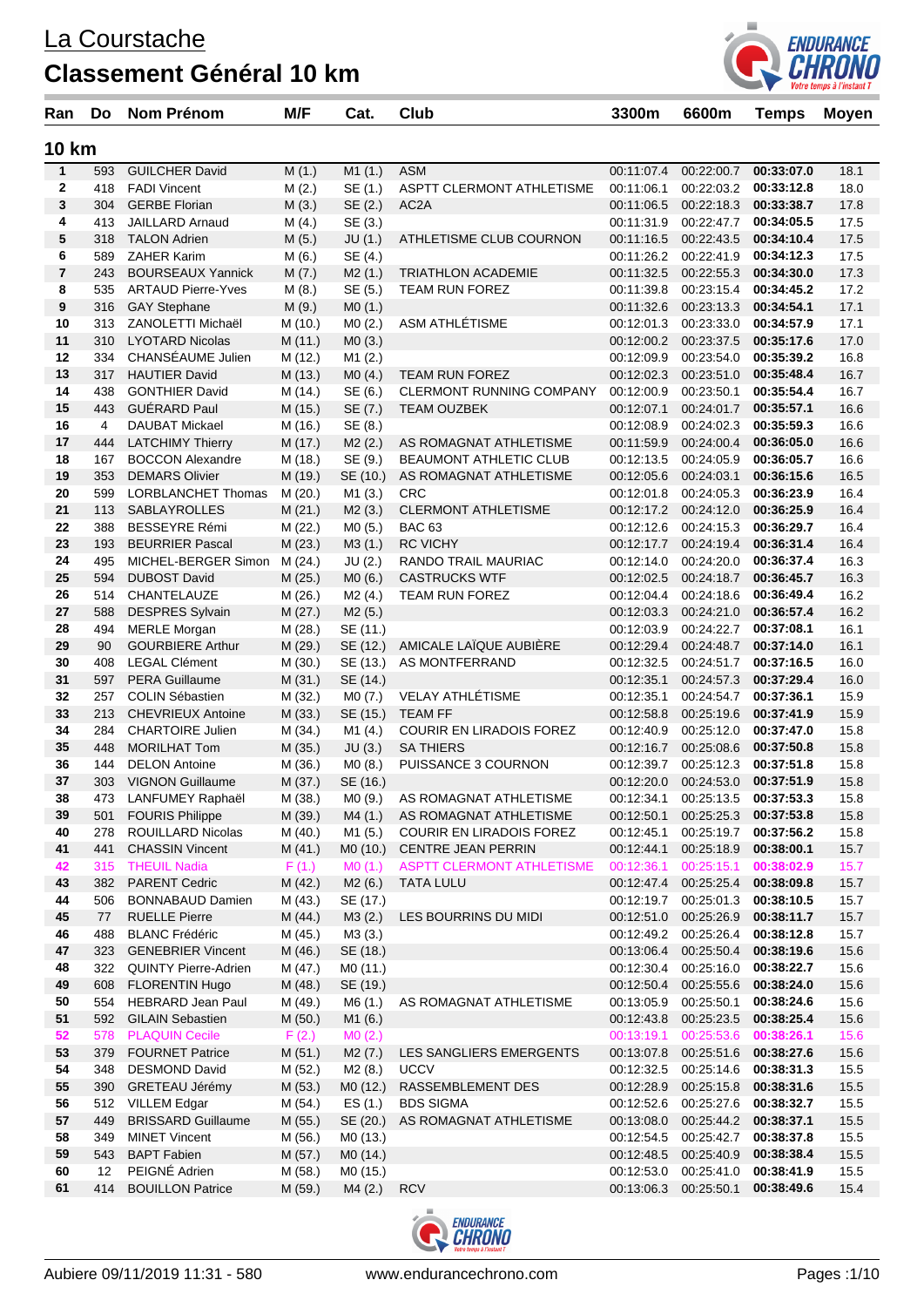

| Ran        | Do         | Nom Prénom                                      | M/F                  | Cat.                 | Club                             | 3300m                    | 6600m                                                     | <b>Temps</b>             | Moyen        |
|------------|------------|-------------------------------------------------|----------------------|----------------------|----------------------------------|--------------------------|-----------------------------------------------------------|--------------------------|--------------|
| 62         | 419        | <b>RIBEYRE Cindy</b>                            | F(3.)                | SE (1.)              | <b>ASPTT CLERMONT ATHLETISME</b> | 00:12:53.2               | 00:25:43.3                                                | 00:38:50.1               | 15.4         |
| 63         | 466        | <b>DIF Romain</b>                               | M(60.)               | SE (21.)             |                                  | 00:13:16.5               | 00:26:08.4                                                | 00:39:00.1               | 15.3         |
| 64         | 212        | <b>MALLET Gaétan</b>                            | M (61.)              | SE (22.)             | AS ROMAGNAT - LES                |                          | 00:12:57.9 00:25:59.0                                     | 00:39:06.2               | 15.3         |
| 65         | 248        | <b>DEMONT Etienne</b>                           | M (62.)              | SE (23.)             |                                  |                          | 00:12:37.0 00:25:41.0                                     | 00:39:09.6               | 15.3         |
| 66         | 534        | <b>DUGAY Pierre-Luc</b>                         | M (63.)              | M2 (9.)              | <b>TEAM RUN FOREZ</b>            |                          | 00:13:19.2 00:26:11.4                                     | 00:39:11.8               | 15.3         |
| 67         | 351        | <b>AVANTURIER François</b>                      | M(64.)               | M2 (10.)             |                                  |                          | 00:12:49.2 00:25:56.9                                     | 00:39:15.1               | 15.2         |
| 68         | 273        | <b>CHASSAGNON Patrick</b>                       | M (65.)              | M3 (4.)              | <b>COURIR EN LIRADOIS FOREZ</b>  | 00:13:21.2               | 00:26:13.2 00:39:15.7                                     |                          | 15.2         |
| 69         | 527        | <b>HUBERT Robin</b>                             | M(66.)               | SE (24.)             |                                  | 00:12:47.7               | 00:25:40.3                                                | 00:39:17.5               | 15.2         |
| 70         | 244        | ALBENQUE Jérémy                                 | M (67.)              | MO (16.)             | <b>LIMAGNE ATHELES ENDURANCE</b> | 00:13:14.3 00:26:14.8    |                                                           | 00:39:21.5               | 15.2         |
| 71         | 445        | <b>BESSONNEAU Clément</b>                       | M(68.)               | JU(4.)               | <b>TEAM OUZBEK</b>               |                          | 00:13:30.7 00:26:29.4 00:39:24.6                          |                          | 15.2         |
| 72<br>73   | 613        | <b>GIROND Alexandre</b>                         | M (69.)              | SE (25.)             |                                  | 00:12:47.8               | 00:25:55.7                                                | 00:39:27.2               | 15.2         |
| 74         | 141<br>440 | <b>BOUDON Mathieu</b>                           | M (70.)              | SE (26.)             |                                  | 00:13:29.9               | 00:26:35.9<br>00:13:16.2 00:26:19.2 00:39:30.0            | 00:39:27.4               | 15.2         |
| 75         | 426        | <b>DUMORTIER Xavier</b><br><b>ALBRIET David</b> | M (71.)              | M4 (3.)              | LES BOURRINS DU MIDI             | 00:12:49.9               | 00:25:57.5                                                | 00:39:31.2               | 15.1<br>15.1 |
| 76         | 393        | BARD Jérôme                                     | M (72.)<br>M (73.)   | MO (17.)<br>M3 (5.)  | <b>TEAM TOBESPORT</b>            |                          | 00:13:16.2 00:26:21.0                                     | 00:39:33.5               | 15.1         |
| 77         | 65         | <b>DURANTON Alexis</b>                          | M (74.)              | SE (27.)             |                                  |                          | 00:13:15.8 00:26:33.4                                     | 00:39:34.5               | 15.1         |
| 78         | 326        | <b>RIOU Gilles</b>                              | M (75.)              | M4 (4.)              | CALR                             | 00:13:18.1               | 00:26:19.8                                                | 00:39:37.7               | 15.1         |
| 79         | 108        | <b>GUILLOT Thierry</b>                          | M (76.)              | M1 (7.)              | <b>CACF RUNNING</b>              | 00:13:26.1               | 00:26:27.5                                                | 00:39:40.5               | 15.1         |
| 80         | 268        | <b>BORDEL Francis</b>                           | M (77.)              | SE (28.)             | COURIR EN LIRADOIS FOREZ         | 00:13:21.5               | 00:26:25.7                                                | 00:39:42.5               | 15.1         |
| 81         | 500        | CHIROL Sébastien                                | M (78.)              | MO (18.)             |                                  | 00:13:39.4               | 00:26:42.1                                                | 00:39:43.1               | 15.1         |
| 82         | 509        | <b>SAINTOT Tanguy</b>                           | M (79.)              | ES(2.)               | <b>BDS SIGMA</b>                 |                          | 00:13:16.3 00:26:17.2 00:39:43.9                          |                          | 15.1         |
| 83         | 567        | <b>MARQUES Thomas</b>                           | M (80.)              | SE (29.)             |                                  | 00:13:17.4               | 00:26:17.2 00:39:48.1                                     |                          | 15.0         |
| 84         | 577        | PUJO Julien                                     | M (81.)              | M1 (8.)              |                                  | 00:13:38.0               | 00:26:43.8                                                | 00:39:53.3               | 15.0         |
| 85         | 172        | <b>DEBRIENNE Alexis</b>                         | M (82.)              | SE (30.)             | <b>SA THIERS</b>                 | 00:13:15.5               | 00:26:20.8                                                | 00:39:54.1               | 15.0         |
| 86         | 454        | <b>PERRIER Didier</b>                           | M (83.)              | M4 (5.)              | AS ROMAGNAT ATHLETISME           |                          | 00:13:20.2 00:26:32.5                                     | 00:39:54.2               | 15.0         |
| 87         | 566        | <b>PAULHE Nils</b>                              | M (84.)              | SE (31.)             |                                  | 00:13:09.9               | 00:26:27.3                                                | 00:39:58.2               | 15.0         |
| 88         | 587        | ROUSSEAU Stephane                               | M (85.)              | M3 (6.)              |                                  | 00:13:08.0               | 00:26:34.7 00:40:02.2                                     |                          | 14.9         |
| 89         | 320        | <b>BOISSONNET Frédéric</b>                      | M (86.)              | M3(7.)               | BEAUMONT ATHLETIC CLUB           | 00:13:18.6               | 00:26:36.4                                                | 00:40:07.3               | 14.9         |
| 90         | 220        | <b>COMMEAU Richard</b>                          | M (87.)              | M <sub>2</sub> (11.) | BEAUMONT ATHLETIC CLUB           | 00:13:19.5               | 00:26:37.4                                                | 00:40:08.3               | 14.9         |
| 91         | 498        | <b>TOURRET Benjamin</b>                         | M (88.)              | SE (32.)             | ASPTT CLERMONT ATHLETISME        | 00:13:21.6               | 00:26:55.5                                                | 00:40:12.1               | 14.9         |
| 92         | 175        | <b>DUPUY Emmanuel</b>                           | M (89.)              | M <sub>2</sub> (12.) | <b>SA THIERS</b>                 | 00:13:26.9               | 00:26:42.0                                                | 00:40:17.9               | 14.8         |
| 93         | 583        | <b>DUNAUD Jean-Michel</b>                       | M (90.)              | M4 (6.)              |                                  |                          | 00:13:26.7 00:26:49.0                                     | 00:40:18.1               | 14.8         |
| 94         | 69         | <b>FAUCHER Cedric</b>                           | M (91.)              | M1 (9.)              | CLUB ATHLÉTISME LOISIR RIOM      | 00:13:13.6               | 00:26:45.8                                                | 00:40:26.8               | 14.8         |
| 95<br>96   | 610        | <b>GUERINEAU Samuel</b>                         | M (92.)              | M <sub>2</sub> (13.) |                                  | 00:13:09.7               | 00:26:34.7<br>00:26:48.3                                  | 00:40:27.9               | 14.8         |
| 97         | 162<br>496 | GAYT Jean-François<br><b>VIGNON Jeremy</b>      | M (93.)              | M0 (19.)<br>SE (33.) |                                  | 00:13:18.8<br>00:13:20.4 | 00:26:57.0                                                | 00:40:28.2<br>00:40:28.9 | 14.8<br>14.8 |
| 98         | 432        | BOYER Jérôme                                    | M (94.)<br>M (95.)   | M1 (10.)             |                                  | 00:13:16.7               | 00:26:36.6                                                | 00:40:30.1               | 14.8         |
| 99         | 399        | <b>FAURE Cyril</b>                              | M (96.)              | M1(11.)              |                                  |                          | 00:13:19.3 00:26:52.9                                     | 00:40:31.5               | 14.8         |
| 100        | 216        | RELLIER Judicaël                                | M (97.)              | M1 (12.)             | WED RUN RUNNING SHOP             | 00:13:22.8               | 00:26:53.9                                                | 00:40:32.6               | 14.7         |
| 101        | 453        | ROCHE Gabin                                     | M (98.)              |                      | JU (5.) SA THIERS                |                          | 00:13:24.6 00:26:45.6 00:40:34.2                          |                          | 14.7         |
| 102        |            | 237 PERARD Jean Michel                          | M (99.)              |                      | M0 (20.) ASM CLERMONT ATHLETISME |                          | 00:13:24.1  00:26:51.2  00:40:37.7                        |                          | 14.7         |
| 103        | 211        | <b>SCHWINDLING Dimitri</b>                      | M (100.)             | SE (34.)             | AS MONTFERRAND                   | 00:13:31.9               | 00:27:04.4                                                | 00:40:38.9               | 14.7         |
| 104        |            | 224 FOURNIER Cédric                             | M (101.)             | M1 (13.)             | LES RUNNERS DU VSG               |                          | 00:13:30.3 00:27:01.0 00:40:43.1                          |                          | 14.7         |
| 105        | 240        | <b>CHARPILLE Pascal</b>                         | M (102.)             | M5(1.)               |                                  |                          | 00:13:44.9 00:27:14.6 00:40:49.5                          |                          | 14.6         |
| 106        | 612        | <b>BARREIRO Paulo</b>                           | M (103.)             | M1 (14.)             |                                  | 00:13:24.9               | 00:27:12.5 00:40:53.1                                     |                          | 14.6         |
| 107        | 476        | <b>ROUSSEL Mathieu</b>                          | M (104.)             | ES(3.)               |                                  |                          | 00:13:16.0 00:27:17.4 00:40:57.6                          |                          | 14.6         |
| 108        | 281        | <b>COURTIAL Florian</b>                         | M (105.)             | M1 (15.)             | <b>COURIR EN LIRADOIS FOREZ</b>  | 00:13:32.1               | 00:27:09.4 00:40:58.4                                     |                          | 14.6         |
| 109        | 139        | <b>MAILLARD Florie</b>                          | F(4.)                | SE(2.)               | S/L E. CEYRAT A.                 |                          | 00:13:45.3  00:27:22.2  00:40:59.7                        |                          | 14.6         |
| 110        | 302        | <b>DIF Pascal</b>                               | M (106.)             | M0 (21.)             | ES USSEL                         |                          | 00:13:39.2 00:27:11.0 00:41:00.2                          |                          | 14.6         |
| 111        | 516        | <b>BURNIER Audrey</b>                           | F(5.)                | MO(3.)               |                                  |                          | 00:13:46.3  00:27:16.2  00:41:02.0                        |                          | 14.6         |
| 112        | 366        | <b>CHABOCHE Philippe</b>                        | M (107.)             | M <sub>2</sub> (14.) |                                  | 00:13:33.7               | 00:27:13.8                                                | 00:41:02.5               | 14.6         |
| 113        | 110        | <b>CHAMPION Eric</b>                            | M (108.)             | SE (35.)             | RUN'IN SOPRA STERIA              | 00:14:08.8               | 00:27:54.0 00:41:02.7                                     |                          | 14.6         |
| 114<br>115 | 417        | 127 CLERCY Fabrice<br><b>RENAUT Eric</b>        | M (109.)             | M0 (22.)             | LES BOURRINS DU MIDI             |                          | 00:13:37.3 00:27:19.9<br>00:13:53.7 00:27:32.8 00:41:11.1 | 00:41:04.9               | 14.6         |
| 116        | 579        | <b>GAFOURI Nima</b>                             | M (110.)<br>M (111.) | M4 (7.)<br>M1 (16.)  |                                  |                          | 00:14:04.6 00:27:47.6                                     | 00:41:14.3               | 14.5<br>14.5 |
| 117        | 620        | <b>AVANTURIER Lucien</b>                        | M (112.)             | ES (4.)              |                                  | 00:12:47.7               | 00:26:51.7 00:41:14.7                                     |                          | 14.5         |
| 118        | 274        | <b>RODARY Thierry</b>                           | M (113.)             | M4 (8.)              | <b>COURIR EN LIRADOIS FOREZ</b>  | 00:13:44.4               | 00:27:27.6                                                | 00:41:14.8               | 14.5         |
| 119        | 415        | <b>COURTONNE Patrick</b>                        | M (114.)             | M4 (9.)              |                                  | 00:13:52.5               | 00:27:31.4                                                | 00:41:24.1               | 14.4         |
| 120        | 504        | <b>AUBERT Vincent</b>                           | M (115.)             | SE (36.)             |                                  |                          | 00:13:25.2 00:27:26.9 00:41:24.1                          |                          | 14.4         |
| 121        | 484        | <b>COULON Maxime</b>                            | M (116.)             | MO(23.)              |                                  |                          | 00:13:45.6 00:27:27.2 00:41:37.6                          |                          | 14.4         |
| 122        | 600        | <b>COSTA Daniel</b>                             | M (117.)             | SE (37.)             |                                  | 00:14:08.1               | 00:27:49.5 00:41:40.2                                     |                          | 14.3         |
| 123        | 434        | <b>BOULINGUEZ Raphaël</b>                       | M (118.)             | ES(5.)               |                                  | 00:14:18.9               | 00:28:08.3                                                | 00:41:43.3               | 14.3         |
| 124        | 130        | <b>SAMBADE Franck</b>                           | M (119.)             |                      | M0 (24.) LEMPDES 63 TRIATHLON    |                          | 00:13:16.7 00:27:20.1 00:41:43.8                          |                          | 14.3         |

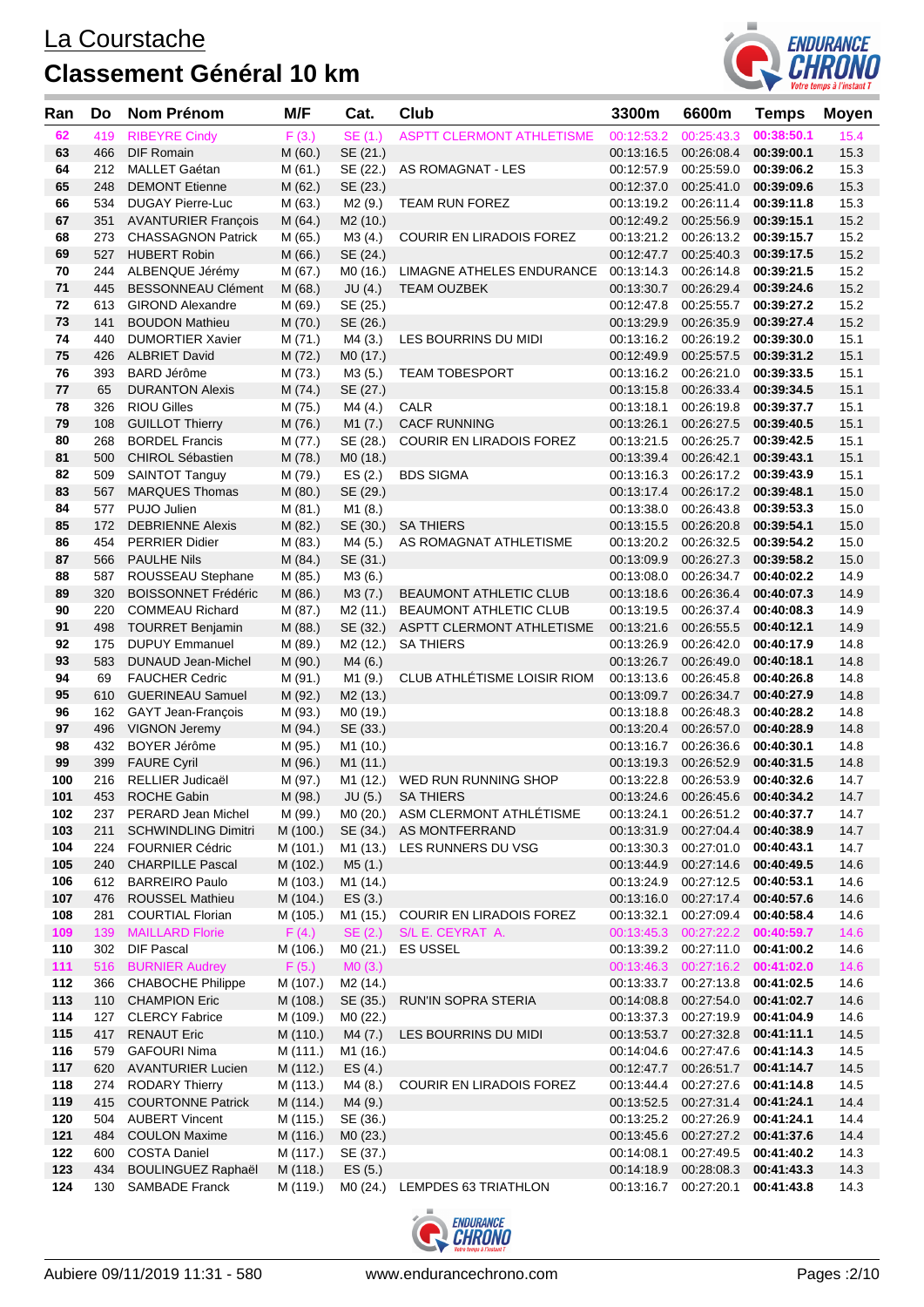

| Ran        | Do         | <b>Nom Prénom</b>                            | M/F                  | Cat.                 | Club                                                     | 3300m                 | 6600m                                                                | <b>Temps</b>             | <b>Moyen</b> |
|------------|------------|----------------------------------------------|----------------------|----------------------|----------------------------------------------------------|-----------------------|----------------------------------------------------------------------|--------------------------|--------------|
| 125        | 464        | <b>BUISSON Mathieu</b>                       | M (120.)             | SE (38.)             |                                                          | 00:14:00.6            | 00:27:54.6                                                           | 00:41:44.8               | 14.3         |
| 126        | 192        | <b>PARIS Guillaume</b>                       | M (121.)             | MO (25.)             | PUISSANCE 3 COURNON                                      | 00:13:58.4            | 00:28:05.1                                                           | 00:41:48.4               | 14.3         |
| 127        | 140        | <b>BOURDIER Pierre</b>                       | M (122.)             | SE (39.)             | <b>FLOPI</b>                                             | 00:13:45.5            | 00:27:35.1                                                           | 00:41:53.5               | 14.3         |
| 128        | 359        | <b>TOURTOULOU Francois</b>                   | M (123.)             | M1 (17.)             | AS ROMAGNAT / LES TACHUS DE 00:14:00.4                   |                       | 00:28:04.0                                                           | 00:42:04.1               | 14.2         |
| 129        | 546        | <b>THEVENET Franck</b>                       | M (124.)             | M <sub>2</sub> (15.) | SDS <sub>63</sub>                                        | 00:14:34.2            | 00:28:24.5                                                           | 00:42:07.8               | 14.2         |
| 130        | 238        | <b>ZEDDE Guillaume</b>                       | M (125.)             | SE (40.)             |                                                          | 00:14:27.2 00:28:18.9 |                                                                      | 00:42:15.2               | 14.1         |
| 131        | 553        | <b>GUTIERREZ Simon</b>                       | M (126.)             | M3(8.)               | <b>BAC 63</b>                                            | 00:14:44.5            | 00:28:30.3                                                           | 00:42:17.6               | 14.1         |
| 132        | 250        | <b>FAUGERE Clement</b>                       | M (127.)             | SE (41.)             | <b>MENTAL</b>                                            | 00:14:15.9            | 00:28:17.3                                                           | 00:42:20.8               | 14.1         |
| 133        | 528        | <b>TOURON Regis</b>                          | M (128.)             | SE (42.)             | <b>CHATEAUGAY RACER</b>                                  | 00:14:41.5            | 00:28:41.7                                                           | 00:42:24.0               | 14.1         |
| 134        | 462        | <b>CHABANON Pierre</b>                       | M (129.)             | M1 (18.)             | SDS <sub>63</sub>                                        | 00:14:26.1            | 00:28:24.7                                                           | 00:42:27.0               | 14.1         |
| 135        | 105        | <b>FOURNIER François</b>                     | M (130.)             | M <sub>2</sub> (16.) |                                                          | 00:14:54.4            | 00:28:51.8                                                           | 00:42:28.5               | 14.1         |
| 136        | 573        | <b>GUILLAUME Alexandre</b>                   | M (131.)             | M2 (17.)             |                                                          | 00:14:24.4 00:28:28.7 |                                                                      | 00:42:30.0               | 14.1         |
| 137        | 260        | <b>LOAYZA RIVERA</b>                         | M (132.)             | M1 (19.)             |                                                          | 00:14:30.5            | 00:28:34.0                                                           | 00:42:32.1               | 14.1         |
| 138        | 203        | JOFFRE Clément                               | M (133.)             | SE (43.)             | <b>LES TORPILLEURS</b>                                   | 00:14:12.7            | 00:28:29.2 00:42:34.4                                                |                          | 14.0         |
| 139        | 369        | <b>BEAUNE David</b>                          | M (134.)             | M <sub>1</sub> (20.) |                                                          | 00:13:56.1            | 00:28:16.0 00:42:36.4                                                |                          | 14.0         |
| 140        | 314        | <b>GOUJAT Stéphane</b>                       | M (135.)             | M <sub>2</sub> (18.) | LIMAGNE ATHELES ENDURANCE                                | 00:14:30.7            | 00:28:40.1                                                           | 00:42:36.7               | 14.0         |
| 141        | 22         | <b>MAZEL Alexandre</b>                       | M (136.)             | SE (44.)             |                                                          | 00:14:04.8            | 00:27:54.4                                                           | 00:42:38.1               | 14.0         |
| 142        | 493        | <b>LAMBERT Sebastien</b>                     | M (137.)             | M1 (21.)             | SDS <sub>63</sub>                                        | 00:14:21.3            | 00:28:24.1                                                           | 00:42:40.4               | 14.0         |
| 143        | 552        | <b>EON Thibault</b>                          | M (138.)             | MO (26.)             |                                                          | 00:13:51.3            | 00:28:16.1                                                           | 00:42:45.8               | 14.0         |
| 144        | 411        | <b>BOUCHET Romain</b>                        | M (139.)             | M0 (27.)             |                                                          | 00:13:52.3            | 00:28:10.2                                                           | 00:42:47.5               | 14.0         |
| 145        | 377        | <b>LAMOUREUX Loïc</b>                        | M (140.)             | SE (45.)             | LES SANGLIERS EMERGENTS                                  | 00:14:43.8            | 00:28:58.6                                                           | 00:42:52.0               | 13.9         |
| 146        | 277        | <b>PERNET Francis</b>                        | M (141.)             | M5(2.)               | <b>COURIR EN LIRADOIS FOREZ</b>                          | 00:14:00.8            | 00:28:25.6                                                           | 00:42:55.7               | 13.9         |
| 147        | 530        | LE BRAS Stéphane                             | M (142.)             | M1 (22.)             | <b>RCCP PAUGNAT</b>                                      | 00:14:31.9            | 00:28:44.1                                                           | 00:42:56.6               | 13.9         |
| 148        | 81         | <b>GRUNBERGER Benoit</b>                     | M (143.)             | ES(6.)               | LA FOULÉE CARABINE                                       | 00:14:30.6            | 00:28:48.0                                                           | 00:42:57.3               | 13.9         |
| 149<br>150 | 433<br>5   | PROUHEZE Maxime                              | M (144.)             | SE (46.)             | LA FOULÉE CARABINE                                       | 00:14:40.8            | 00:29:10.7                                                           | 00:43:03.9<br>00:43:08.9 | 13.9         |
| 151        |            | <b>DOUARRE Maxime</b>                        | M (145.)             | ES (7.)              |                                                          | 00:14:13.6            | 00:28:28.9<br>00:28:54.5                                             |                          | 13.9         |
| 152        | 269<br>330 | <b>GARCIA Robert</b>                         | M (146.)             | M3 (9.)              | COURIR EN LIRADOIS FOREZ                                 | 00:14:35.0            |                                                                      | 00:43:18.4               | 13.8         |
| 153        | 288        | PRESSOUYRE Romain<br><b>VIGIER Guillaume</b> | M (147.)<br>M (148.) | M2 (19.)             |                                                          |                       | 00:15:11.6 00:29:46.2 00:43:21.4<br>00:15:20.0 00:29:49.3 00:43:26.7 |                          | 13.8<br>13.8 |
| 154        | 59         | <b>CROPPI Mathieu</b>                        | M (149.)             | MO (28.)<br>MO (29.) |                                                          | 00:14:08.5            | 00:28:46.2                                                           | 00:43:27.1               | 13.8         |
| 155        | 11         | <b>PERRIER Stephane</b>                      | M (150.)             | M3 (10.)             |                                                          | 00:14:57.0            | 00:29:05.6                                                           | 00:43:27.9               | 13.8         |
| 156        | 524        | <b>LEMASSON Guillaume</b>                    | M (151.)             | M1 (23.)             |                                                          | 00:14:54.0            | 00:29:14.0                                                           | 00:43:38.6               | 13.7         |
| 157        | 373        | <b>DIEF Gerard</b>                           | M (152.)             | M5(3.)               | <b>BAC BEAUMONT</b>                                      | 00:14:57.0            | 00:29:18.0                                                           | 00:43:42.7               | 13.7         |
| 158        | 371        | <b>MARTINET Tristan</b>                      | M (153.)             | SE (47.)             |                                                          | 00:14:15.8            | 00:28:56.8                                                           | 00:43:45.2               | 13.7         |
| 159        | 356        | <b>BERTIN Gaël</b>                           | M (154.)             | M2 (20.)             | PUISSANCE 3 COURNON                                      | 00:15:01.3            | 00:29:30.7                                                           | 00:43:58.6               | 13.6         |
| 160        | 285        | <b>MAGALHAES Damien</b>                      | M (155.)             | MO (30.)             | TEAM HOP HOP HOP                                         | 00:14:39.7            | 00:29:15.4                                                           | 00:44:02.4               | 13.6         |
| 161        | 361        | <b>JOURNEAUX Olivier</b>                     | M (156.)             | M2(21.)              |                                                          | 00:14:05.4            | 00:28:57.3                                                           | 00:44:05.4               | 13.6         |
| 162        | 416        | <b>RANTIEN Nicolas</b>                       | M (157.)             | M1 (24.)             | ASPTT CLERMONT NATATION                                  | 00:15:04.5            | 00:29:37.4                                                           | 00:44:09.0               | 13.5         |
| 163        | 541        | LACELLE Benjamin                             | M (158.)             | MO (31.)             |                                                          |                       | 00:14:51.5 00:29:39.1 00:44:09.6                                     |                          | 13.5         |
| 164        |            | 558 ALVY Bruno                               |                      |                      | M (159.) M4 (10.) PUISSANCE 3 COURNON                    |                       | 00:15:07.9  00:29:46.8  00:44:13.7                                   |                          | 13.5         |
| 165        | 339        | <b>FREITAS CARDOSO</b>                       | M (160.)             |                      | M3 (11.) LES BOURRINS DU MIDI                            |                       | 00:15:08.2  00:29:46.7  00:44:13.8                                   |                          | 13.5         |
| 166        | 457        | RIBEIRO Mickael                              | M (161.)             | M1 (25.)             |                                                          | 00:14:45.1            | 00:29:23.3                                                           | 00:44:17.0               | 13.5         |
| 167        | 606        | <b>COSTILLES Clement</b>                     | M (162.)             | ES(8.)               |                                                          | 00:14:45.3            | 00:29:23.6 00:44:18.4                                                |                          | 13.5         |
| 168        | 214        | <b>BARBEAU David</b>                         | M (163.)             | M2 (22.)             | <b>BARBLARD</b>                                          | 00:15:04.3            | 00:29:36.9                                                           | 00:44:19.7               | 13.5         |
| 169        | 584        | DENEVE Yoann                                 | M (164.)             | SE (48.)             |                                                          |                       | 00:13:38.4 00:28:22.6 00:44:28.4                                     |                          | 13.4         |
| 170        | 431        | <b>BESSON Christophe</b>                     | M (165.)             |                      | M2 (23.) LIMAGNE ATHELES ENDURANCE 00:14:43.0 00:29:27.3 |                       |                                                                      | 00:44:29.4               | 13.4         |
| 171        | 231        | <b>BARTIN Cedric</b>                         | M (166.)             | MO (32.)             | SON'ART                                                  | 00:15:38.9            | 00:30:07.0                                                           | 00:44:29.7               | 13.4         |
| 172        | 183        | <b>BELMONT Yves</b>                          | M (167.)             | M0 (33.)             | <b>ACCENTURE</b>                                         |                       | 00:14:46.3 00:29:40.5 00:44:30.0                                     |                          | 13.4         |
| 173        | 563        | <b>GENESTAS Isabelle</b>                     | F(6.)                | M3(1.)               | LES BOURRINS DU MIDI                                     |                       | 00:15:08.7  00:29:48.5  00:44:30.9                                   |                          | 13.4         |
| 174        | 217        | <b>GUSMANO Romain</b>                        | M (168.)             | SE (49.)             |                                                          | 00:15:09.6 00:29:49.4 |                                                                      | 00:44:36.7               | 13.4         |
| 175        | 364        | <b>CHABANIS Leo</b>                          | M (169.)             | SE (50.)             |                                                          |                       | 00:14:21.8 00:29:57.5 00:44:41.3                                     |                          | 13.4         |
| 176        | 221        | DELARGILLIERE Baptiste M (170.)              |                      | ES (9.)              | POLYRUNNERS                                              |                       | 00:14:27.6 00:30:02.0 00:44:42.4                                     |                          | 13.4         |
| 177        | 387        | <b>MEYNIER François</b>                      | M (171.)             | SE (51.)             | RUN'IN SOPRA STERIA                                      |                       | 00:15:50.2 00:30:31.5 00:44:44.7                                     |                          | 13.4         |
| 178        | 436        | <b>TREMEAUD Sebastien</b>                    | M (172.)             | M1 (26.)             |                                                          |                       | 00:15:18.4  00:30:11.3  00:44:45.5                                   |                          | 13.4         |
| 179        | 67         | <b>QUERAT Jean-Daniel</b>                    | M (173.)             | M1 (27.)             | BEAUMONT ATHLETIC CLUB                                   | 00:15:31.9 00:30:05.5 |                                                                      | 00:44:46.6               | 13.3         |
| 180        | 64         | <b>SOUYRI Gaëlle</b>                         | F(7.)                | ES(1.)               | LA FOULÉE CARABINE                                       | 00:15:22.5 00:30:06.6 |                                                                      | 00:44:48.7               | 13.3         |
| 181        | 30         | <b>CHARVILLAT Jacques</b>                    | M (174.)             | M4 (11.)             | BEAUMONT ATHLETIC CLUB                                   |                       | 00:14:45.8 00:29:16.6 00:44:49.6                                     |                          | 13.3         |
| 182        | 82         | <b>TAULE Alexis</b>                          | M (175.)             | SE (52.)             |                                                          | 00:15:06.6            | 00:30:05.0 00:44:50.7                                                |                          | 13.3         |
| 183        | 70         | QUASTANA Yoann                               | M (176.)             | SE (53.)             |                                                          |                       | 00:14:25.3 00:29:31.9 00:44:53.5                                     |                          | 13.3         |
| 184        | 384        | FORTÉ Jonathan                               | M (177.)             | SE (54.)             |                                                          |                       | 00:14:20.2 00:29:24.5 00:44:54.2                                     |                          | 13.3         |
| 185        | 336        | DAUPHANT Sébastien                           | M (178.)             | SE (55.)             |                                                          |                       | 00:14:55.6 00:29:51.3 00:44:54.4                                     |                          | 13.3         |
| 186        | 490        | <b>LAMBERT Thomas</b>                        | M (179.)             | MO (34.)             |                                                          |                       | 00:15:03.8 00:29:59.8 00:44:57.8                                     |                          | 13.3         |
| 187        | 181        | <b>BRETON Louis</b>                          | M (180.)             | M4 (12.)             | <b>SA THIERS</b>                                         |                       | 00:15:22.1  00:30:11.1  00:45:00.9                                   |                          | 13.3         |
|            |            |                                              |                      |                      |                                                          |                       |                                                                      |                          |              |

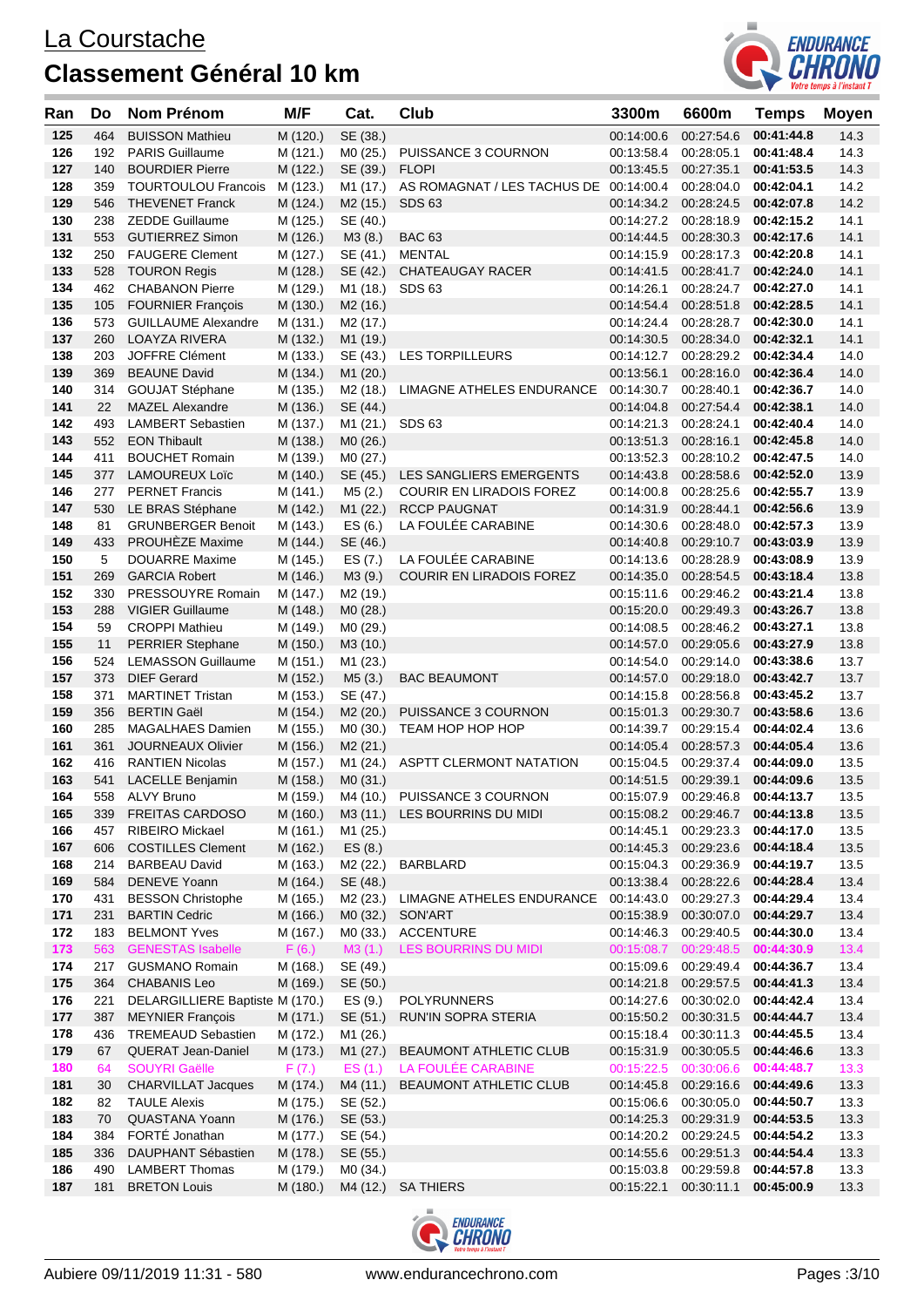

| Ran        | Do         | <b>Nom Prénom</b>                                    | M/F                  | Cat.                 | Club                                                   | 3300m                    | 6600m                               | <b>Temps</b>                        | <b>Moyen</b> |
|------------|------------|------------------------------------------------------|----------------------|----------------------|--------------------------------------------------------|--------------------------|-------------------------------------|-------------------------------------|--------------|
| 188        | 559        | <b>JOUAN Fabrice</b>                                 | M (181.)             | M3 (12.)             |                                                        | 00:15:11.2               | 00:29:57.7                          | 00:45:03.1                          | 13.3         |
| 189        | 564        | <b>CHATARD Thierry</b>                               | M (182.)             | M3 (13.)             |                                                        | 00:15:28.6               | 00:30:21.4                          | 00:45:03.2                          | 13.3         |
| 190        | 571        | SKRZYPCZAK Yvan                                      | M (183.)             | M1 (28.)             |                                                        | 00:15:53.9               | 00:30:29.1                          | 00:45:05.3                          | 13.3         |
| 191        | 259        | <b>CHANTELAUZE Antoine</b>                           | M (184.)             | SE (56.)             |                                                        | 00:14:44.6               | 00:30:12.4 00:45:09.2               |                                     | 13.2         |
| 192        |            | 603 LUCZAK Christophe                                | M (185.)             | SE (57.)             |                                                        | 00:15:36.3               | 00:30:18.7                          | 00:45:09.7                          | 13.2         |
| 193        | 402        | <b>ROUZAIRE William</b>                              | M (186.)             | M2 (24.)             |                                                        | 00:15:33.6               | 00:30:22.1                          | 00:45:12.3                          | 13.2         |
| 194        | 79         | <b>GIRIN Dimitri</b>                                 | M (187.)             | ES (10.)             |                                                        | 00:16:36.7               | 00:31:12.3                          | 00:45:14.4                          | 13.2         |
| 195        | 301        | <b>MONTET Yannick</b>                                | M (188.)             | M1 (29.)             |                                                        | 00:15:12.7               | 00:30:04.3                          | 00:45:15.3                          | 13.2         |
| 196<br>197 | 515<br>291 | <b>CHANTELAUZE Claudy</b><br><b>ROCHETTE Nicolas</b> | F(8.)<br>M (189.)    | M2(1.)<br>M0 (35.)   | <b>TEAM RUN FOREZ</b><br>LES TACHUS DE LA ROCHE        | 00:15:32.6               | 00:30:28.9<br>00:14:47.4 00:30:10.5 | 00:45:17.6<br>00:45:22.5            | 13.2<br>13.2 |
| 198        | 266        | <b>LACQUIT Arnaud</b>                                | M (190.)             | M0 (36.)             |                                                        | 00:16:17.0               |                                     | 00:45:25.3                          | 13.2         |
| 199        | 451        | <b>CHARMANT Teddy</b>                                | M (191.)             | SE (58.)             |                                                        | 00:15:21.5               | 00:30:38.8                          | 00:45:25.5                          | 13.2         |
| 200        | 86         | <b>CALLA Gautier</b>                                 | M (192.)             | SE (59.)             |                                                        | 00:15:02.8               | 00:30:25.1                          | 00:45:27.0                          | 13.2         |
| 201        | 131        | <b>GIRAUD Florian</b>                                | M (193.)             | SE (60.)             | PUISSANCE 3 COURNON                                    | 00:14:48.5               | 00:29:48.2                          | 00:45:27.1                          | 13.2         |
| 202        | 331        | VALDIVIA Dominique                                   | M (194.)             | M4 (13.)             |                                                        | 00:14:48.9               | 00:29:54.8                          | 00:45:27.4                          | 13.1         |
| 203        |            | 472 ENGELVIN Maxime                                  | M (195.)             | ES (11.)             |                                                        | 00:15:41.6               | 00:30:39.1                          | 00:45:29.7                          | 13.1         |
| 204        | 615        | <b>GUYARD Clement</b>                                | M (196.)             | SE (61.)             |                                                        | 00:14:46.1               | 00:29:57.6                          | 00:45:31.2                          | 13.1         |
| 205        | 614        | <b>MESSAGE Florian</b>                               | M (197.)             | SE (62.)             |                                                        | 00:14:49.1               | 00:29:57.7                          | 00:45:31.3                          | 13.1         |
| 206        | 508        | <b>ISELIN Thomas</b>                                 | M (198.)             | ES (12.)             | <b>BDS SIGMA</b>                                       | 00:15:02.3               | 00:30:07.5                          | 00:45:31.6                          | 13.1         |
| 207        | 118        | <b>LOMBARD Thomas</b>                                | M (199.)             | ES (13.)             |                                                        | 00:16:41.6               | 00:31:35.4                          | 00:45:35.1                          | 13.1         |
| 208<br>209 | 297<br>347 | <b>GESNEL Karine</b><br><b>LABERINE Christophe</b>   | F(9.)<br>M (200.)    | M4(1.)               | <b>BEAUMONT ATHLETIC CLUB</b>                          | 00:15:38.6<br>00:15:53.8 | 00:30:28.6                          | 00:45:35.6<br>00:30:32.7 00:45:38.5 | 13.1<br>13.1 |
| 210        | 423        | PENAUD Benjamin                                      | M (201.)             | M1 (30.)<br>SE (63.) | AMICALE LAÏQUE AUBIÈRE                                 | 00:15:42.0               | 00:30:45.0                          | 00:45:38.7                          | 13.1         |
| 211        | 365        | <b>CHABANIS Laurent</b>                              | M (202.)             | M <sub>2</sub> (25.) |                                                        | 00:15:14.0               | 00:30:18.3                          | 00:45:39.5                          | 13.1         |
| 212        | 458        | <b>BADEAU Lucas</b>                                  | M (203.)             | JU (6.)              | <b>POLYRUNNERS</b>                                     | 00:15:24.2               | 00:30:22.3                          | 00:45:40.3                          | 13.1         |
| 213        |            | 164 VIGNAUD Marc                                     | M (204.)             | M5(4.)               | ACFA / LCV63                                           | 00:15:44.7               | 00:30:59.8                          | 00:45:40.3                          | 13.1         |
| 214        | 9          | SOUCHAL Cyrille                                      | M (205.)             | M1 (31.)             |                                                        |                          | 00:15:46.2 00:30:40.0               | 00:45:43.7                          | 13.1         |
| 215        | 55         | DONZÉ Maxence                                        | M (206.)             | ES (14.)             | LA FOULÉE CARABINE                                     | 00:15:17.8               | 00:30:26.9                          | 00:45:45.7                          | 13.1         |
| 216        | 468        | <b>GLEYZE Corinne</b>                                | F(10.)               | M2(2.)               | <b>CA AMBILLY</b>                                      | 00:15:26.8               | 00:30:30.0                          | 00:45:48.4                          | 13.0         |
| 217        | 249        | <b>MESSORI Anthony</b>                               | M (207.)             | SE (64.)             | <b>ETOILE CYCLISTE</b>                                 | 00:12:46.9               | 00:27:41.2                          | 00:45:49.9                          | 13.0         |
| 218        | 66         | DE OLIVEIRA Cedric                                   | M (208.)             | M1 (32.)             | <b>CLERMONT TRIATHLON</b>                              | 00:15:43.7               | 00:30:59.3                          | 00:45:54.2                          | 13.0         |
| 219        | 73         | <b>NACHAT Hassan</b>                                 | M (209.)             | M <sub>2</sub> (26.) | <b>BRICOMAN</b>                                        | 00:15:48.3               | 00:31:20.5                          | 00:45:54.4                          | 13.0         |
| 220<br>221 | 207        | <b>GUILLEMIN Matthieu</b>                            | M (210.)             | SE (65.)             |                                                        | 00:15:53.0               | 00:31:06.0                          | 00:45:57.9                          | 13.0         |
| 222        | 292<br>91  | <b>PERRET Richard</b><br><b>CATHEBRAS Eric</b>       | M(211.)              | M4 (14.)             | <b>ASBF</b>                                            | 00:16:19.3               | 00:31:32.0<br>00:30:51.1            | 00:45:58.1<br>00:45:58.7            | 13.0<br>13.0 |
| 223        | 532        | <b>DUGAY Marlene</b>                                 | M (212.)<br>F(11.)   | M5 (5.)<br>M1(1.)    | <b>TEAM RUN FOREZ</b>                                  | 00:15:43.0<br>00:15:30.6 | 00:30:30.7                          | 00:46:02.5                          | 13.0         |
| 224        | 404        | <b>MARROQUIN Andrea</b>                              | F(12.)               | SE (3.)              |                                                        | 00:15:54.6               | 00:31:39.8                          | 00:46:02.6                          | 13.0         |
| 225        | 149        | <b>SORRO Julien</b>                                  | M (213.)             | SE (66.)             |                                                        |                          | 00:15:10.8 00:30:32.0               | 00:46:05.2                          | 13.0         |
| 226        | 178        | <b>AYNARD Mélanie</b>                                | F(13.)               | SE (4.)              | <b>SA THIERS</b>                                       | 00:16:15.3               | 00:31:34.7                          | 00:46:05.6                          | 13.0         |
| 227        | 479        | FLORET Rémi                                          | M (214.)             | M0 (37.)             |                                                        |                          | 00:15:35.3  00:30:51.1  00:46:08.1  |                                     | 13.0         |
| 228        | 123        | <b>SALLES Solène</b>                                 | F(14.)               | SE (5.)              | <b>RUN'IN SOPRA STERIA</b>                             |                          | 00:15:50.9  00:31:14.0  00:46:08.2  |                                     | 13.0         |
| 229        | 106        | <b>PEURIERE Ludivine</b>                             | F(15.)               | MO(4.)               |                                                        |                          | 00:15:44.2  00:31:00.6              | 00:46:08.3                          | 13.0         |
| 230        | 163        | <b>GIRONDE Raphael</b>                               | M (215.)             | SE (67.)             | BEAUMONT ATHLETIC CLUB                                 |                          | 00:15:31.7 00:30:31.8               | 00:46:08.5                          | 13.0         |
| 231        | 48         | RIGAUD François                                      | M (216.)             | M5 (6.)              | AMICALE LAÏQUE AUBIÈRE                                 |                          | 00:15:43.4  00:30:54.3  00:46:13.1  |                                     | 12.9         |
| 232        | 98         | LALLEMANT Christophe                                 | M (217.)             | M3 (14.)             |                                                        | 00:15:24.6               | 00:30:46.2                          | 00:46:13.6<br>00:46:14.6            | 12.9         |
| 233<br>234 | 537<br>389 | <b>DESORMIERE Lea</b><br>MOUNEYRAT Christian         | F(16.)<br>M (218.)   | SE (6.)<br>M3 (15.)  | LES RUNNERS DU VSG                                     | 00:15:30.3               | 00:15:24.9 00:30:37.5<br>00:30:47.6 | 00:46:14.8                          | 12.9<br>12.9 |
| 235        | 526        | <b>RIGIEYX Gaëlle</b>                                | F(17.)               | SE (7.)              |                                                        |                          | 00:15:34.4 00:30:33.9               | 00:46:18.3                          | 12.9         |
| 236        | 298        | <b>ROUZAIRE Vincent</b>                              | M (219.)             | M2 (27.)             | LONELY GOAT                                            | 00:15:29.1               | 00:30:42.5                          | 00:46:20.9                          | 12.9         |
| 237        | 289        | <b>CHAPPUIS Jean-Pierre</b>                          | M (220.)             | M3 (16.)             |                                                        |                          | 00:16:19.0 00:31:24.0               | 00:46:23.2                          | 12.9         |
| 238        | 477        | <b>RACINEUX Gilles</b>                               | M (221.)             | M3 (17.)             |                                                        | 00:15:52.4               | 00:31:10.7                          | 00:46:27.8                          | 12.9         |
| 239        | 93         | <b>DUBOIS Anne Céline</b>                            | F(18.)               | SE (8.)              | <b>ASPTT CLERMONT</b>                                  |                          | 00:15:48.0 00:30:59.6               | 00:46:28.4                          | 12.9         |
| 240        | 13         | <b>SIKLOS Rita</b>                                   | F(19.)               | M1(2.)               |                                                        |                          | 00:16:01.2 00:31:08.6               | 00:46:29.4                          | 12.9         |
| 241        |            | 502 VOGT Elisabeth                                   | F(20.)               | M4(2.)               | AS ROMAGNAT ATHLETISME                                 |                          | 00:15:47.6 00:31:02.8               | 00:46:29.8                          | 12.9         |
| 242        | 335        | <b>CHANSÉAUME Aurélie</b>                            | F(21.)               | M1(3.)               | <b>CALR</b>                                            | 00:15:45.9               | 00:31:01.4                          | 00:46:31.5                          | 12.8         |
| 243        | 598        | <b>PORCHEZ Adeline</b>                               | F(22.)               | MO(5.)               | MARCOMBE TEAM RUNNING                                  |                          | 00:15:49.2  00:30:58.1              | 00:46:33.0                          | 12.8         |
| 244        | 135        | <b>WATELLET Bruno</b>                                | M (222.)             | M <sub>2</sub> (28.) | COOL RAOUL                                             | 00:15:51.6               | 00:31:16.1                          | 00:46:34.3                          | 12.8         |
| 245<br>246 |            | 572 VILLIERE Fabien                                  | M (223.)             | M <sub>2</sub> (29.) | AS IBM LYON                                            | 00:16:00.9               | 00:31:06.6                          | 00:46:41.6                          | 12.8         |
| 247        | 198<br>119 | DE SOUSA GOMES<br><b>DURAND Stéphane</b>             | M (224.)<br>M (225.) | M2 (30.)<br>M4 (15.) | LES P'TITS BOUGNATS<br><b>BRIVE LIMOUSIN TRIATHLON</b> | 00:15:27.0<br>00:15:40.8 | 00:30:56.0<br>00:31:12.9            | 00:46:48.0<br>00:46:53.6            | 12.8<br>12.7 |
| 248        | 282        | <b>FONTLOP Emmanuel</b>                              | M (226.)             | SE (68.)             | ATSCAF 03                                              | 00:15:43.4               | 00:31:04.0                          | 00:46:55.1                          | 12.7         |
| 249        | 392        | <b>BRONDEAU Romain</b>                               | M (227.)             | SE (69.)             |                                                        | 00:14:44.3               | 00:30:41.7                          | 00:47:02.4                          | 12.7         |
| 250        | 531        | <b>SAINZ Thibault</b>                                | M (228.)             | SE (70.)             | <b>CLERMONT GAELS</b>                                  |                          | 00:15:31.6 00:31:07.7               | 00:47:03.3                          | 12.7         |
|            |            |                                                      |                      |                      |                                                        |                          |                                     |                                     |              |

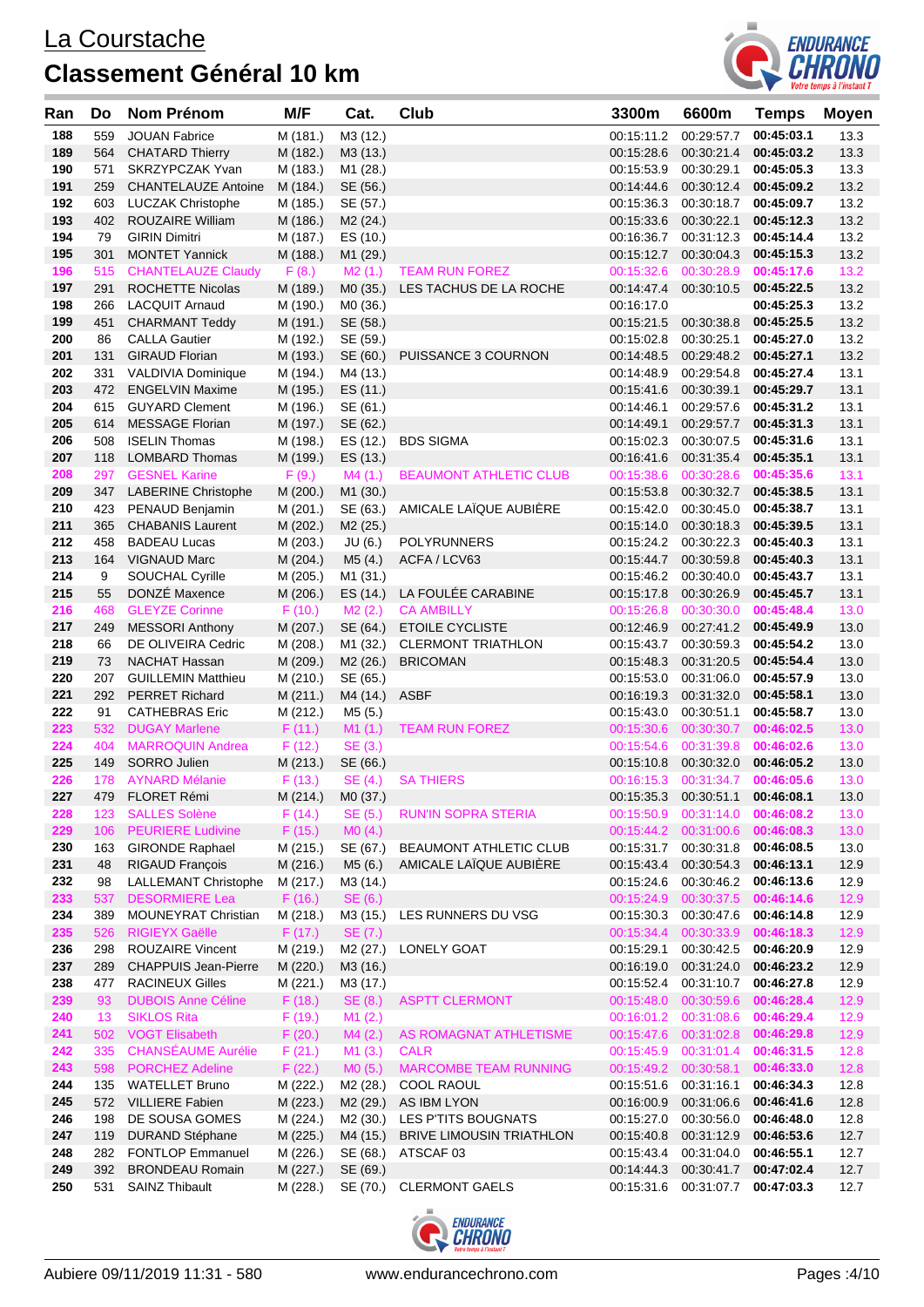

| Ran        | Do         | <b>Nom Prénom</b>                                | M/F                  | Cat.                 | Club                                     | 3300m                                          | 6600m                               | Temps                    | <b>Moyen</b> |
|------------|------------|--------------------------------------------------|----------------------|----------------------|------------------------------------------|------------------------------------------------|-------------------------------------|--------------------------|--------------|
| 251        | 585        | <b>SABEAU Virginie</b>                           | F(23.)               | M1(4.)               |                                          | 00:15:39.2                                     | 00:31:17.9                          | 00:47:03.3               | 12.7         |
| 252        | 489        | <b>DE CESARE Mélanie</b>                         | F(24.)               | SE (9.)              |                                          | 00:16:10.0 00:31:39.5                          |                                     | 00:47:03.5               | 12.7         |
| 253        | 256        | <b>PORNIN Mathieu</b>                            | M (229.)             | MO (38.)             |                                          |                                                | 00:18:00.2 00:33:17.0               | 00:47:04.1               | 12.7         |
| 254        | 168        | <b>TREGUIER Jean-Pierre</b>                      | M (230.)             | M6(2.)               |                                          | 00:16:22.8 00:31:44.9                          |                                     | 00:47:04.6               | 12.7         |
| 255        | 586        | CHALARD Jean-Marc                                | M (231.)             | M3 (18.)             |                                          | 00:15:55.5                                     | 00:31:14.7                          | 00:47:05.5               | 12.7         |
| 256        | 283        | <b>RENAUDET Camille</b>                          | F(25.)               | SE (10.)             | <b>STADE CLERMONTOIS</b>                 | 00:15:58.7  00:31:24.0                         |                                     | 00:47:07.6               | 12.7         |
| 257        | 439        | SOYEZ Aymar                                      | M (232.)             | SE (71.)             | LE RCA                                   | 00:15:20.9                                     | 00:31:07.7                          | 00:47:09.1               | 12.7         |
| 258        | 253        | <b>WAINE Alice</b>                               | F(26.)               | SE (11.)             | ASM CLERMONT ATHLETISME                  | 00:15:35.1                                     | 00:31:20.7                          | 00:47:09.6               | 12.7         |
| 259        | 507        | <b>IBOS Paul</b>                                 | M (233.)             | SE (72.)             |                                          | 00:16:55.0                                     | 00:32:38.8                          | 00:47:10.6               | 12.7         |
| 260        | 272        | KAHALOUN Hassan                                  | M (234.)             | M2 (31.)             | <b>COURIR EN LIRADOIS FOREZ</b>          | 00:15:54.1                                     | 00:31:35.9                          | 00:47:11.2               | 12.7         |
| 261<br>262 | 611        | <b>MASSON Morgan</b>                             | M (235.)             | M0 (39.)             |                                          | 00:17:11.8 00:31:49.3                          |                                     | 00:47:11.2               | 12.7         |
| 263        | 75<br>218  | <b>CLAIR Jean-Eudes</b><br><b>DHAIBY Gabriel</b> | M (236.)<br>M (237.) | M3 (19.)<br>ES (15.) | <b>LA TRIPERIE</b><br><b>TEAM PHARMA</b> | 00:14:59.7                                     | 00:16:19.2 00:31:51.3<br>00:31:00.7 | 00:47:12.4<br>00:47:14.1 | 12.7<br>12.7 |
| 264        |            | 437 VILACA Thibault                              | M (238.)             | SE (73.)             |                                          | 00:16:34.5 00:32:15.6                          |                                     | 00:47:15.2               | 12.6         |
| 265        | 503        | LE RESTE Brieuc                                  | M (239.)             | SE (74.)             | RASSEMBLEMENT DES                        | 00:15:29.2 00:31:16.0                          |                                     | 00:47:17.3               | 12.6         |
| 266        | 174        | <b>DUPUY Anne</b>                                | F(27.)               | M2(3.)               | <b>SA THIERS</b>                         | 00:16:17.2  00:31:43.0                         |                                     | 00:47:17.4               | 12.6         |
| 267        | 385        | <b>CREPIN Francois</b>                           | M (240.)             | SE (75.)             |                                          | 00:15:28.6                                     | 00:31:15.7                          | 00:47:17.4               | 12.6         |
| 268        | 95         | JAILLET Ludovic                                  | M (241.)             | SE (76.)             | <b>JURA RUNNER</b>                       | 00:16:36.8 00:32:14.4                          |                                     | 00:47:18.0               | 12.6         |
| 269        | 536        | <b>VELUIRE Christine</b>                         | F(28.)               | M3(2.)               | ASM CLERMONT ATHLÉTISME                  | 00:15:44.5  00:31:23.0                         |                                     | 00:47:18.6               | 12.6         |
| 270        | 29         | PERRIER-CUSSAC                                   | M (242.)             | M1 (33.)             | LES TACHUS DE LA ROCHE                   | 00:16:54.0                                     | 00:32:28.0                          | 00:47:24.5               | 12.6         |
| 271        | 533        | <b>DUGAY Marie</b>                               | F(29.)               | CA(1.)               | <b>COURIR EN LIRADOIS FOREZ</b>          | 00:15:42.5 00:31:33.6                          |                                     | 00:47:27.2               | 12.6         |
| 272        | 481        | CHARBONNEL Sebastien M (243.)                    |                      | M <sub>2</sub> (32.) |                                          | 00:16:21.8 00:32:07.1                          |                                     | 00:47:28.0               | 12.6         |
| 273        | 485        | <b>ANDRE Yannick</b>                             | M (244.)             | M1 (34.)             |                                          | 00:16:04.8 00:31:48.6                          |                                     | 00:47:29.5               | 12.6         |
| 274        | 52         | <b>PLASSARD Vincent</b>                          | M (245.)             | M1 (35.)             | LES TACHUS DE LA ROCHE                   | 00:16:55.8 00:32:27.5                          |                                     | 00:47:35.0               | 12.6         |
| 275        | 155        | <b>ANDRIEUX Louise</b>                           | F(30.)               | SE (12.)             |                                          |                                                | 00:16:37.0 00:32:15.5               | 00:47:36.0               | 12.6         |
| 276        | 324        | <b>PITAVY Lydia</b>                              | F(31.)               | M2(4.)               | <b>TEAM RUN FOREZ</b>                    | 00:16:06.7  00:31:48.3                         |                                     | 00:47:40.9               | 12.5         |
| 277        | 471        | SADOURNY Hugo                                    | M (246.)             | SE (77.)             |                                          | 00:16:46.7                                     | 00:32:41.5                          | 00:47:41.8               | 12.5         |
| 278<br>279 |            | 607 BUTEZ Franck                                 | M (247.)             | M3 (20.)             |                                          | 00:15:57.6 00:31:59.4                          |                                     | 00:47:52.2<br>00:47:58.8 | 12.5         |
| 280        | 428<br>332 | <b>SEVERAC Julien</b><br>GERARD Jérôme           | M (248.)<br>M (249.) | SE (78.)<br>M1 (36.) |                                          | 00:16:04.9 00:32:05.9<br>00:16:58.9            | 00:32:32.1                          | 00:48:00.0               | 12.5<br>12.4 |
| 281        | 486        | <b>SIAUGUES Nicolas</b>                          | M (250.)             | MO(40.)              |                                          | 00:16:09.8                                     | 00:31:58.6                          | 00:48:03.6               | 12.4         |
| 282        | 263        | <b>VILACA Antoine</b>                            | M (251.)             | M3 (21.)             |                                          | 00:16:34.6 00:32:16.0                          |                                     | 00:48:04.6               | 12.4         |
| 283        | 89         | PUZENAT Jean-François                            | M (252.)             | M6 (3.)              | AMICALE LAÏQUE AUBIÈRE                   | 00:16:18.6 00:32:07.0                          |                                     | 00:48:04.6               | 12.4         |
| 284        | 267        | PIGNOL Laurent                                   | M (253.)             | M1 (37.)             | XC 63                                    |                                                | 00:16:27.0 00:32:07.7               | 00:48:05.8               | 12.4         |
| 285        | 412        | <b>LIM Frederic</b>                              | M (254.)             | M2 (33.)             |                                          | 00:16:20.3                                     | 00:32:10.2                          | 00:48:07.8               | 12.4         |
| 286        | 15         | DA SILVA Nelson                                  | M (255.)             | SE (79.)             |                                          | 00:16:11.2 00:32:17.1                          |                                     | 00:48:09.3               | 12.4         |
| 287        | 100        | <b>BLANCHARD Adrien</b>                          | M (256.)             | SE (80.)             | LA FOULÉE CARABINE                       | 00:16:15.6 00:31:59.4                          |                                     | 00:48:11.9               | 12.4         |
| 288        | 180        | <b>ZUCCHIATTI Aurélie</b>                        | F(32.)               | MO(6.)               | <b>SA THIERS</b>                         | 00:16:48.4  00:32:38.8                         |                                     | 00:48:13.2               | 12.4         |
| 289        | 68         | GOUTÉROT Olivier                                 | M (257.)             | M3 (22.)             | BEAUMONT ATHLETIC CLUB                   |                                                | 00:16:18.6 00:32:21.5 00:48:16.3    |                          | 12.4         |
| 290        |            | 435 CHASSAGNE Elisa                              | $F(33.)$ ES (2.)     |                      |                                          |                                                | 00:16:15.6 00:32:09.1 00:48:17.6    |                          | 12.4         |
| 291        | 258        | <b>FREGONESE Serge</b>                           | M (258.)             | M5 (7.)              | BAC                                      |                                                | 00:16:38.0 00:32:23.6 00:48:18.8    |                          | 12.4         |
| 292        | 8          | <b>MURE Quentin</b>                              | M (259.)             | ES (16.)             | LA FOULÉE CARABINE                       |                                                | 00:17:12.1 00:33:01.3               | 00:48:19.0               | 12.4         |
| 293        | 401        | <b>GARCIA Bernard</b>                            | M (260.)             | M5 (8.)              | LES BOURRINS DU MIDI                     | 00:16:32.6 00:32:23.0                          |                                     | 00:48:19.2               | 12.4         |
| 294<br>295 | 296        | <b>MONNET Stephane</b><br>529 GIRAUD Rémi        | M (261.)<br>M (262.) | M2 (34.)<br>SE (81.) | <b>BAC 63</b>                            | 00:16:30.9 00:32:18.3<br>00:15:42.5 00:32:12.5 |                                     | 00:48:21.3<br>00:48:24.9 | 12.4<br>12.3 |
| 296        | 111        | CHABANEAU Florian                                | M (263.)             | SE (82.)             | RUN'IN SOPRA STERIA                      | 00:15:52.8 00:32:09.1                          |                                     | 00:48:26.9               | 12.3         |
| 297        | 294        | <b>BASTERRE Didier</b>                           | M (264.)             | M3 (23.)             |                                          |                                                | 00:15:52.0 00:31:51.7               | 00:48:28.3               | 12.3         |
| 298        |            | 430 FERNAND Pierre                               | M (265.)             | M3 (24.)             | MARCOMBE TEAM RUNNING                    | 00:16:20.3 00:32:23.3                          |                                     | 00:48:28.4               | 12.3         |
| 299        | 271        | <b>MARCHEPOIL Lisa</b>                           | F(34.)               | CA(2.)               | <b>COURIR EN LIRADOIS FOREZ</b>          | 00:15:58.7 00:32:27.0                          |                                     | 00:48:29.8               | 12.3         |
| 300        | 270        | <b>MARCHEPOIL Franck</b>                         | M (266.)             | M2 (35.)             | <b>COURIR EN LIRADOIS FOREZ</b>          | 00:15:58.2 00:32:26.5                          |                                     | 00:48:29.9               | 12.3         |
| 301        |            | 337 COMPTE Philippe                              | M (267.)             | M5 (9.)              |                                          | 00:16:32.6 00:32:23.0                          |                                     | 00:48:33.6               | 12.3         |
| 302        | 576        | <b>SEGUIN Damien</b>                             | M (268.)             | SE (83.)             |                                          | 00:16:45.8 00:32:54.2                          |                                     | 00:48:34.0               | 12.3         |
| 303        | 520        | <b>GERMA Arthur</b>                              | M (269.)             | SE (84.)             |                                          |                                                | 00:16:54.4 00:32:38.4               | 00:48:36.1               | 12.3         |
| 304        | 565        | DELPEUX Bernard                                  | M (270.)             | M4 (16.)             |                                          | 00:16:07.2 00:32:09.6                          |                                     | 00:48:36.9               | 12.3         |
| 305        |            | 381 ALDON Jerome                                 | M (271.)             | M <sub>2</sub> (36.) | LACT HAIR DELICIEUX                      | 00:16:41.4 00:32:51.0                          |                                     | 00:48:39.4               | 12.3         |
| 306        |            | 455 ROLLE Alban                                  | M (272.)             | M <sub>2</sub> (37.) |                                          | 00:16:19.3 00:32:22.9                          |                                     | 00:48:40.7               | 12.3         |
| 307        | 199        | <b>GRENIER Sebastien</b>                         | M (273.)             | M <sub>2</sub> (38.) |                                          | 00:15:57.9 00:32:14.1                          |                                     | 00:48:42.3               | 12.3         |
| 308        | 396        | <b>AMBLARD Pierrick</b>                          | M (274.)             | SE (85.)             |                                          | 00:17:04.2 00:33:16.0                          |                                     | 00:48:42.4               | 12.3         |
| 309        | 300        | <b>SABATIER Yannick</b>                          | M (275.)             | SE (86.)             | <b>BAC 63</b>                            |                                                | 00:15:56.9 00:32:19.7               | 00:48:43.5               | 12.3         |
| 310        | 39         | NIEMIR DEVEAU Pierre                             | M (276.)             | M1 (38.)             | <b>IKIBOX FRANCE</b>                     | 00:16:48.7 00:32:54.8                          |                                     | 00:48:47.4               | 12.2         |
| 311<br>312 | 403<br>459 | <b>LEYCURAS Valentin</b><br>MAVEL Julien         | M (277.)<br>M (278.) | SE (87.)<br>MO (41.) | FIT RUNNING 63                           | 00:15:54.3 00:32:10.1<br>00:15:57.4 00:32:09.0 |                                     | 00:48:48.2<br>00:48:49.7 | 12.2<br>12.2 |
| 313        | 99         | <b>GRASER Jean Claude</b>                        | M (279.)             | M5 (10.)             | BEAUMONT ATHLETIC CLUB                   | 00:17:25.3 00:33:16.1                          |                                     | 00:48:51.2               | 12.2         |
|            |            |                                                  |                      |                      |                                          |                                                |                                     |                          |              |

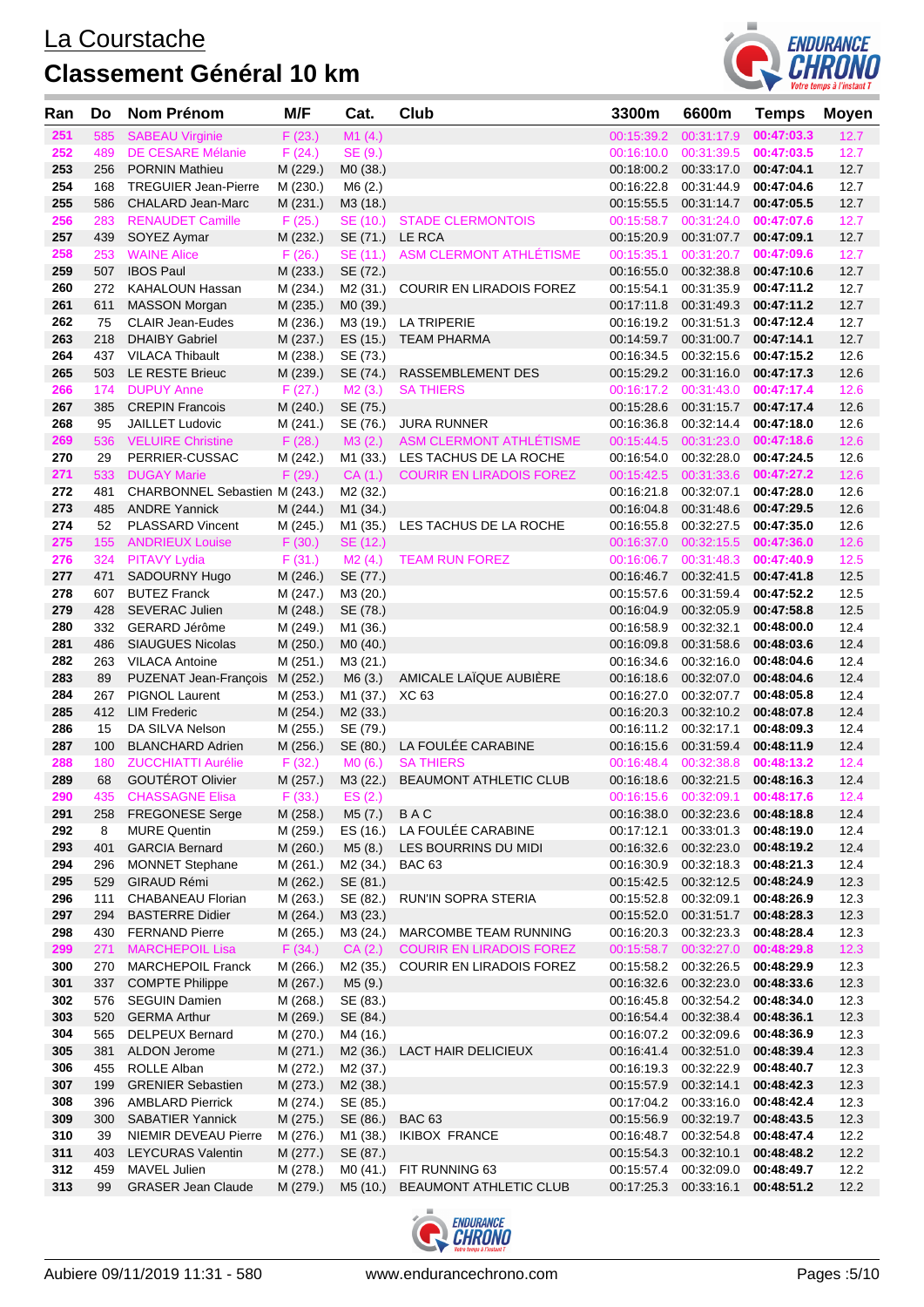

| Ran        | Do         | Nom Prénom                                            | M/F                  | Cat.                 | Club                                                       | 3300m      | 6600m                                                     | <b>Temps</b>             | <b>Moyen</b> |
|------------|------------|-------------------------------------------------------|----------------------|----------------------|------------------------------------------------------------|------------|-----------------------------------------------------------|--------------------------|--------------|
| 314        | 293        | CHAZAL Jean-Luc                                       | M (280.)             | M5 (11.)             | LES COUROU DES VOLCANS                                     | 00:16:48.2 | 00:32:53.0                                                | 00:48:54.2               | 12.2         |
| 315        | 160        | <b>CONFESSON Floriane</b>                             | F(35.)               | SE (13.)             | <b>STADE CLERMONTOIS</b>                                   |            | 00:16:36.9 00:32:47.3                                     | 00:48:56.3               | 12.2         |
| 316        | 574        | <b>RIGONDET Roxane</b>                                | F(36.)               | SE (14.)             |                                                            |            | 00:16:13.0 00:32:38.3                                     | 00:48:57.7               | 12.2         |
| 317        |            | 114 CARADOSSI Sébastien                               | M (281.)             | MO(42.)              |                                                            |            | 00:16:28.9 00:32:41.1                                     | 00:48:58.2               | 12.2         |
| 318        | 333        | <b>SARTRE Alexandre</b>                               | M (282.)             | M1 (39.)             | AS ROMAGNAT ATHLETISME                                     |            | 00:17:19.5 00:33:36.6                                     | 00:49:02.2               | 12.2         |
| 319        | 295        | <b>COLOMBIER Renaud</b>                               | M (283.)             | M2 (39.)             |                                                            |            | 00:16:56.3 00:33:06.0                                     | 00:49:02.2               | 12.2         |
| 320        | 581        | <b>GENAUD Aurelie</b>                                 | F(37.)               | M1(5.)               | LES BOURRINS DU MIDI                                       | 00:16:56.2 | 00:33:06.0                                                | 00:49:02.7               | 12.2         |
| 321<br>322 | 101<br>482 | <b>BOULDOYRE Stéphane</b><br><b>BOSTDECHER David</b>  | M (284.)             | M3 (25.)             |                                                            |            | 00:16:54.1 00:32:58.3<br>00:17:01.8 00:33:15.0            | 00:49:03.0<br>00:49:03.4 | 12.2<br>12.2 |
| 323        | 344        | <b>BONNIN Gérard</b>                                  | M (285.)<br>M (286.) | M0 (43.)<br>M6(4.)   | <b>ASM</b>                                                 |            | 00:16:40.6 00:32:45.7                                     | 00:49:06.8               | 12.2         |
| 324        | 94         | <b>ROSSIGNOL Gregory</b>                              | M (287.)             | M2 (40.)             | ASM                                                        |            | 00:16:41.3 00:32:46.2                                     | 00:49:06.9               | 12.2         |
| 325        | 137        | <b>DIESTE Laurent</b>                                 | M (288.)             | M3 (26.)             |                                                            |            | 00:16:03.0 00:32:18.6                                     | 00:49:09.6               | 12.2         |
| 326        | 176        | <b>BRUNET Patrick-Olivier</b>                         | M (289.)             | M2 (41.)             | <b>SA THIERS</b>                                           |            | 00:16:40.8 00:32:41.9                                     | 00:49:12.9               | 12.1         |
| 327        | 497        | <b>MEALLET Mathieu</b>                                | M (290.)             | SE (88.)             |                                                            |            | 00:16:55.8 00:32:49.9                                     | 00:49:13.1               | 12.1         |
| 328        | 325        | <b>LARRIEU Pascal</b>                                 | M (291.)             | M1 (40.)             |                                                            | 00:16:27.1 | 00:32:32.7                                                | 00:49:15.9               | 12.1         |
| 329        |            | 596 LACOMBE Xavier                                    | M (292.)             | M5 (12.)             |                                                            |            | 00:16:18.8 00:32:49.4                                     | 00:49:22.0               | 12.1         |
| 330        | 465        | <b>NGUYEN Mathias</b>                                 | M (293.)             | M1 (41.)             |                                                            |            | 00:16:39.9 00:32:57.9                                     | 00:49:22.9               | 12.1         |
| 331        | 170        | SALVAN Jérémy                                         | M (294.)             | SE (89.)             | LACT HAIR DELICIEUX                                        |            | 00:17:30.8 00:33:40.4                                     | 00:49:28.6               | 12.1         |
| 332        | 425        | <b>GENEIX Damien</b>                                  | M (295.)             | SE (90.)             | <b>LACT HAIR DELICIEUX</b>                                 |            | 00:17:30.8 00:33:40.4                                     | 00:49:29.9               | 12.1         |
| 333        | 357        | <b>PARRET Alexandre</b>                               | M (296.)             | SE (91.)             |                                                            |            | 00:16:56.4 00:33:31.0                                     | 00:49:34.2               | 12.1         |
| 334        | 602        | <b>BOISAN Philippe</b>                                | M (297.)             | M4 (17.)             |                                                            | 00:16:29.8 | 00:32:57.6                                                | 00:49:36.6               | 12.0         |
| 335        | 262        | <b>DEVORS Thomas</b><br><b>BONHOMME David</b>         | M (298.)             | SE (92.)             |                                                            |            | 00:16:00.3 00:32:23.6                                     | 00:49:38.3               | 12.0         |
| 336<br>337 | 120<br>308 | <b>MOUTON Yann</b>                                    | M (299.)<br>M (300.) | M1 (42.)<br>M0 (44.) | AS ROMAGNAT ATHLETISME                                     |            | 00:16:54.7 00:32:50.7<br>00:16:48.1  00:33:15.9           | 00:49:38.3<br>00:49:38.9 | 12.0<br>12.0 |
| 338        | 28         | <b>MASSON Patrice</b>                                 | M (301.)             | M1 (43.)             | EFFIAT                                                     |            | 00:16:32.8 00:33:06.8                                     | 00:49:40.2               | 12.0         |
| 339        | 383        | <b>LANTUECH Alexis</b>                                | M (302.)             | SE (93.)             |                                                            |            | 00:16:57.9 00:33:31.8                                     | 00:49:40.5               | 12.0         |
| 340        | 442        | <b>BERGER Lucie</b>                                   | F(38.)               | M1(6.)               |                                                            |            | 00:16:29.7 00:33:05.9                                     | 00:49:44.4               | 12.0         |
| 341        |            | 173 COUPERIER Christelle                              | F (39.)              | M1 (7.)              | <b>SA THIERS</b>                                           |            | 00:16:41.2 00:32:54.0                                     | 00:49:45.5               | 12.0         |
| 342        | 182        | LEFEUVRE Paul                                         | M (303.)             | SE (94.)             | <b>ACCENTURE</b>                                           |            | 00:17:46.2 00:33:45.5                                     | 00:49:47.0               | 12.0         |
| 343        | 341        | <b>FARGEIX Michel</b>                                 | M (304.)             | M5 (13.)             | <b>ACFA</b>                                                |            | 00:17:09.9 00:33:29.3                                     | 00:49:47.7               | 12.0         |
| 344        | 368        | <b>GRDANOVIC Julien</b>                               | M (305.)             | M1 (44.)             |                                                            |            | 00:16:28.2 00:32:54.9                                     | 00:49:54.5               | 12.0         |
| 345        | 519        | <b>MOHAMED Youssouf</b>                               | M (306.)             | SE (95.)             |                                                            |            | 00:16:40.1 00:33:01.4                                     | 00:49:58.7               | 12.0         |
| 346        |            | 327 ABABSA Mathieu                                    | M (307.)             | SE (96.)             | <b>BAC 63</b>                                              |            | 00:15:13.8 00:32:10.9                                     | 00:50:02.9               | 11.9         |
| 347        | 376        | <b>MENEYROL Thierry</b>                               | M (308.)             | M3 (27.)             |                                                            |            | 00:16:34.7 00:33:02.4                                     | 00:50:06.0               | 11.9         |
| 348<br>349 | 227<br>621 | <b>TOURNADRE Yoann</b><br><b>ENREILLE Pascal</b>      | M (309.)<br>M (310.) | M1 (45.)             | <b>CACF RUNNING</b>                                        |            | 00:16:59.5 00:33:39.7<br>00:17:27.8 00:34:03.5            | 00:50:06.5<br>00:50:06.6 | 11.9<br>11.9 |
| 350        |            | 375 PEREZ Sébastien                                   | M (311.)             | M4 (18.)<br>M0 (45.) |                                                            |            | 00:17:09.4 00:33:40.7                                     | 00:50:06.9               | 11.9         |
| 351        | 261        | <b>LOUAGIE Hugues</b>                                 | M (312.)             | M2 (42.)             | BEAUMONT ATHLETIC CLUB                                     |            | 00:17:37.6 00:34:07.0                                     | 00:50:15.4               | 11.9         |
| 352        |            | 205 PENRATH Jean-Baptiste M (313.) SE (97.)           |                      |                      | <b>DOMRAIDER</b>                                           |            | 00:17:42.5 00:34:22.5 00:50:19.7                          |                          | 11.9         |
| 353        |            |                                                       |                      |                      | 246 JOSSELIN Marie F (40.) SE (15.) BEAUMONT ATHLETIC CLUB |            | 00:16:29.4   00:33:30.0   00:50:26.2                      |                          | 11.8         |
| 354        |            | 151 GIACOMONI Laurent                                 | M (314.)             | M2 (43.)             |                                                            |            | 00:17:26.8 00:34:05.5 00:50:32.1                          |                          | 11.8         |
| 355        |            | 103 THIVEYRAT Mathieu                                 | M (315.)             | CA(1.)               |                                                            |            | 00:17:09.7 00:33:26.1                                     | 00:50:35.8               | 11.8         |
| 356        | 58         | <b>MECHINAUD Charline</b>                             | F(41.)               | SE (16.)             | <b>BAC 63</b>                                              |            | 00:17:09.1  00:33:32.7  00:50:40.1                        |                          | 11.8         |
| 357        |            | 352 BEL Jean Luc                                      | M (316.)             | M4 (19.)             | AMICALE LAÏQUE AUBIÈRE                                     |            | 00:17:44.3 00:34:15.8 00:50:44.4                          |                          | 11.8         |
| 358        | 126        | <b>SAVY Elodie</b>                                    | F(42.)               | SE (17.)             |                                                            |            | 00:17:04.1  00:33:50.0  00:50:49.0                        |                          | 11.8         |
| 359        |            | 538 LEBEY Valerie                                     | F(43.)               | M2(5.)               |                                                            |            | 00:16:44.7 00:33:36.2 00:50:49.4                          |                          | 11.8         |
| 360        |            | 184 YEUNG Evans                                       | M (317.)             | M0 (46.)             | ACCENTURE                                                  |            | 00:17:33.7 00:34:41.2 00:50:50.1                          |                          | 11.8         |
| 361<br>362 | 544        | MOUEZA Mike<br>107 AIGOUY Jérôme                      | M (318.)             | SE (98.)             | RASSEMBLEMENT DES<br><b>FATASS</b>                         |            | 00:16:45.8 00:33:45.0                                     | 00:50:53.2<br>00:50:53.5 | 11.7<br>11.7 |
| 363        |            | 363 BELLAIGUES Yves                                   | M (319.)<br>M (320.) | M0 (47.)<br>M4 (20.) | <b>CUC ATHLETISME</b>                                      |            | 00:17:45.4 00:34:36.8<br>00:17:38.0 00:34:11.5 00:50:57.9 |                          | 11.7         |
| 364        | 116        | <b>BOISSEAU Nathalie</b>                              | F(44.)               | M2 (6.)              |                                                            |            | 00:17:30.8 00:34:31.0                                     | 00:51:03.5               | 11.7         |
| 365        | 265        | <b>DECHAMBENOIT</b>                                   | F(45.)               | M1 (8.)              | <b>BEAUMONT ATHLETIC CLUB</b>                              |            | 00:17:37.2 00:34:18.6                                     | 00:51:12.3               | 11.7         |
| 366        |            | 450 BERG Fiona                                        | F(46.)               | ES (3.)              | LA FOULÉE CARABINE                                         |            | 00:17:19.1  00:34:26.6  00:51:14.6                        |                          | 11.7         |
| 367        | 132        | MIOCHE Frédéric                                       | M (321.)             | M <sub>2</sub> (44.) | <b>NASATRI</b>                                             |            | 00:17:55.3 00:34:39.7                                     | 00:51:17.7               | 11.6         |
| 368        |            | 542 ROMAIN Fanny                                      | F(47.)               | SE (18.)             |                                                            |            | 00:17:32.9 00:34:29.4                                     | 00:51:19.1               | 11.6         |
| 369        | 50         | <b>COHEN Laurent</b>                                  | M (322.)             | M4 (21.)             | AMICALE LAÏQUE AUBIÈRE                                     |            | 00:16:28.1 00:33:36.8                                     | 00:51:21.8               | 11.6         |
| 370        | 367        | FAURE BACCOUNNAUD F (48.)                             |                      | MO(7.)               |                                                            |            | 00:17:49.0 00:34:30.5                                     | 00:51:25.5               | 11.6         |
| 371        |            | 230 COTE Rémi                                         | M (323.)             | SE (99.)             |                                                            |            | 00:18:05.6 00:35:06.7                                     | 00:51:26.2               | 11.6         |
| 372        | 518        | <b>CADENE Frédéric</b>                                | M (324.)             | M1 (46.)             | <b>LICORNE VELUES</b>                                      |            | 00:18:05.7 00:35:06.9                                     | 00:51:26.3               | 11.6         |
| 373        | 499        | <b>BOURGEON Colin</b>                                 | M (325.)             | SE (100.)            | RASSEMBLEMENT DES                                          |            | 00:16:05.7 00:33:44.2 00:51:29.7                          |                          | 11.6         |
| 374<br>375 |            | 605 CHRISTOPHE Sebastien M (326.)<br>POUZOUX Bertrand |                      | M0 (48.)             |                                                            |            | 00:17:03.8 00:34:03.1<br>00:17:46.1 00:35:00.9            | 00:51:34.3               | 11.6<br>11.6 |
| 376        | 575<br>343 | <b>MOUSSOUR Antoine</b>                               | M (327.)<br>M (328.) | M2 (45.)<br>M1 (47.) |                                                            |            | 00:18:13.5 00:35:25.8                                     | 00:51:40.2<br>00:51:43.1 | 11.6         |
|            |            |                                                       |                      |                      |                                                            |            |                                                           |                          |              |

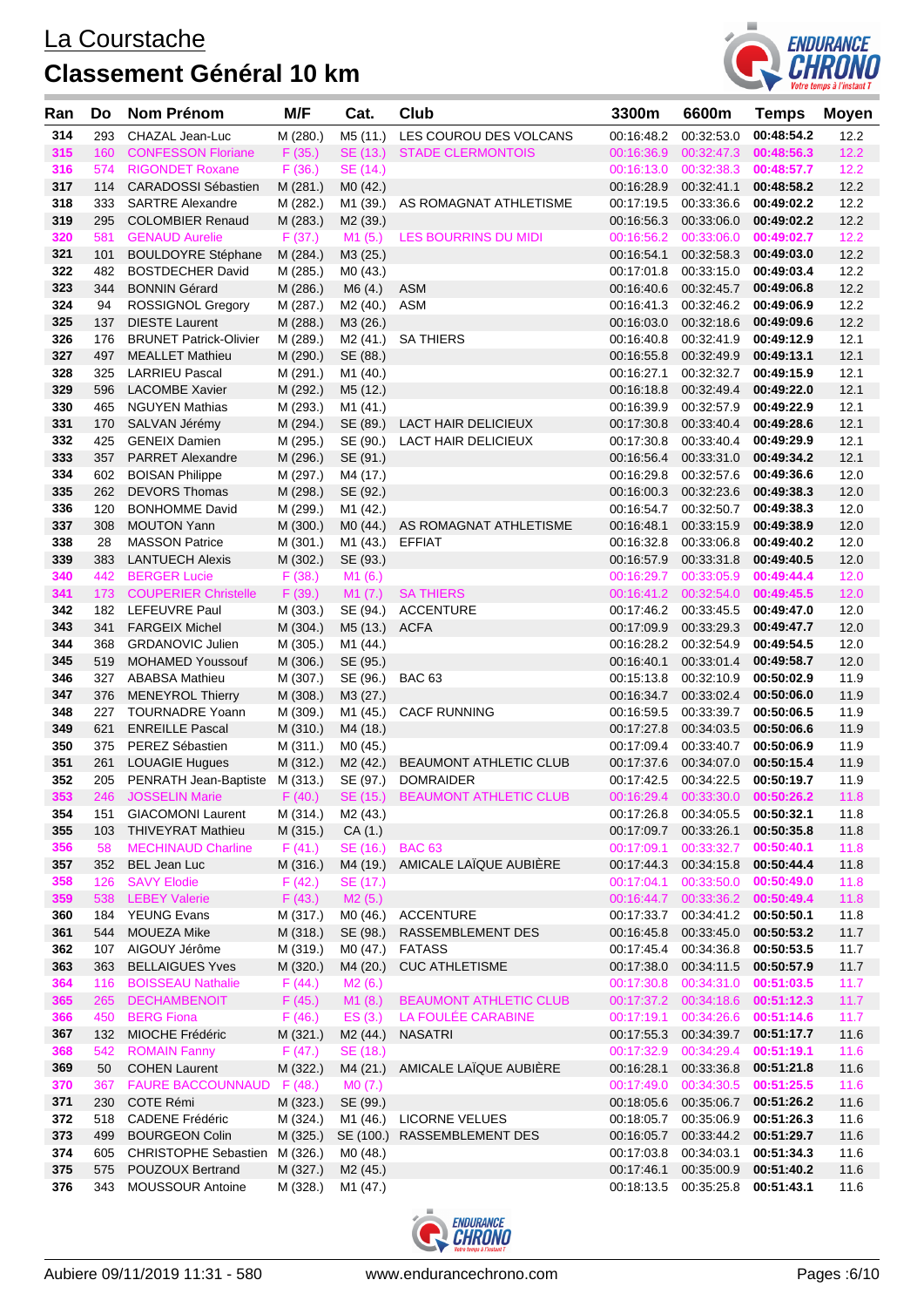

| Ran | Do  | Nom Prénom                 | M/F      | Cat.                 | Club                                              | 3300m                 | 6600m                   | <b>Temps</b> | <b>Moyen</b> |
|-----|-----|----------------------------|----------|----------------------|---------------------------------------------------|-----------------------|-------------------------|--------------|--------------|
| 377 | 128 | <b>ROMAGNAT Didier</b>     | M (329.) | M4 (22.)             | COURIR A PONT DU CHATEAU                          | 00:18:03.7            | 00:35:22.7              | 00:51:44.3   | 11.5         |
| 378 | 232 | <b>GOURDY Guillaume</b>    | M (330.) | SE (101.) LPPS       |                                                   | 00:18:54.5            | 00:35:48.1              | 00:51:47.5   | 11.5         |
| 379 | 557 | <b>ROPELEWSKI Laurence</b> | F(49.)   | M4(3.)               | <b>ALA</b>                                        |                       | 00:17:13.0 00:34:28.0   | 00:51:48.4   | 11.5         |
| 380 | 480 | <b>PAPON Pierre</b>        | M (331.) | ES (17.)             |                                                   | 00:18:31.2 00:35:21.1 |                         | 00:51:48.6   | 11.5         |
| 381 | 85  | <b>FALCHERO Loïc</b>       | M (332.) | M1 (48.)             |                                                   | 00:16:58.4            | 00:33:56.8              | 00:51:57.0   | 11.5         |
| 382 | 276 | <b>THIOLAT Justine</b>     | F(50.)   | CA(3.)               | <b>COURIR EN LIRADOIS FOREZ</b>                   | 00:17:34.3            | 00:35:00.9              | 00:51:58.2   | 11.5         |
| 383 | 275 | <b>BORDEL Romane</b>       | F(51.)   | CA(4.)               | <b>COURIR EN LIRADOIS FOREZ</b>                   |                       | 00:17:34.5 00:35:01.3   | 00:51:58.6   | 11.5         |
| 384 | 150 | LE GOFF Hugo               | M (333.) | ES (18.)             | LA FOULÉE CARABINE                                |                       | 00:17:49.5 00:34:47.5   | 00:52:02.7   | 11.5         |
| 385 | 62  | <b>BOYER Sébastien</b>     | M (334.) | M <sub>2</sub> (46.) | <b>COURNON AMBIANCE COURSE</b>                    | 00:19:29.0            | 00:36:18.3              | 00:52:06.0   | 11.5         |
| 386 | 10  | <b>STOS Mathieu</b>        | M (335.) | ES (19.)             | LA FOULÉE CARABINE                                |                       | 00:16:48.3 00:35:03.3   | 00:52:06.5   | 11.5         |
| 387 | 152 | <b>DELAGE Alain</b>        | M (336.) | M4 (23.)             |                                                   |                       | 00:17:26.2 00:34:33.7   | 00:52:12.5   | 11.4         |
| 388 | 236 | <b>GAUTHIER Samuel</b>     | M (337.) | M1 (49.)             |                                                   |                       | 00:18:19.9 00:35:25.7   | 00:52:18.5   | 11.4         |
| 389 |     | 234 VENTENAT David         | M (338.) | M1 (50.)             |                                                   | 00:18:20.1            | 00:35:25.2              | 00:52:18.8   | 11.4         |
| 390 |     | 147 FAYARD Damien          | M (339.) | SE (102.)            |                                                   |                       | 00:18:54.0 00:36:07.4   | 00:52:19.1   | 11.4         |
| 391 | 117 | <b>BOUAISSA Fouad</b>      | M (340.) | M0 (49.)             |                                                   | 00:17:43.0            | 00:35:02.4              | 00:52:19.6   | 11.4         |
| 392 | 134 | <b>LARANGÉ Thomas</b>      | M (341.) | M2 (47.)             | <b>TEAM MUMU</b>                                  |                       | 00:21:54.6 00:36:35.6   | 00:52:20.5   | 11.4         |
| 393 | 470 | PEILLERON Guillaume        | M (342.) | MO (50.)             |                                                   | 00:17:54.0            | 00:34:59.6              | 00:52:21.3   | 11.4         |
| 394 | 429 | <b>CABASSUD David</b>      | M (343.) | M <sub>2</sub> (48.) |                                                   |                       | 00:19:23.7 00:36:15.7   | 00:52:22.2   | 11.4         |
| 395 | 255 | <b>LABBE Arnaud</b>        | M (344.) | M1 (51.)             | <b>NON LICENCIE</b>                               |                       | 00:16:27.8 00:34:41.2   | 00:52:24.4   | 11.4         |
| 396 | 299 | <b>BORDEL Robert</b>       | M (345.) | M6(5.)               | COURIR EN LIRADOIS FOREZ                          |                       | 00:17:41.2 00:34:59.7   | 00:52:25.4   | 11.4         |
| 397 | 601 | <b>GAREL Christophe</b>    | M (346.) | M1 (52.)             | LES VIEILLES CHARRUES                             | 00:18:35.1            | 00:35:13.9              | 00:52:27.5   | 11.4         |
| 398 | 378 | NAVARON Sébastien          | M (347.) | MO (51.)             | LES SANGLIERS EMERGENTS                           | 00:17:45.1            | 00:35:08.8              | 00:52:30.4   | 11.4         |
| 399 | 27  | <b>LOPEZ Mickael</b>       | M (348.) | M0 (52.)             | LES VIEILLES CHARRUES RUGBY                       | 00:18:34.4            | 00:35:55.0              | 00:52:30.8   | 11.4         |
| 400 | 456 | <b>TROMPAT François</b>    | M (349.) | M1 (53.)             |                                                   |                       | 00:19:21.5 00:36:15.2   | 00:52:32.1   | 11.4         |
| 401 | 233 | <b>PAPET Nicolas</b>       | M (350.) | SE (103.) LPPS       |                                                   |                       | 00:18:54.2 00:35:47.8   | 00:52:32.7   | 11.4         |
| 402 | 45  | <b>BONNET Daniel</b>       | M (351.) | M5 (14.)             | AMICALE LAÏQUE AUBIÈRE                            |                       | 00:17:57.4 00:35:20.1   | 00:52:37.7   | 11.4         |
| 403 | 350 | <b>MÉTAIS Pierre</b>       | M (352.) | M <sub>2</sub> (49.) | <b>LIFETRI</b>                                    |                       | 00:17:58.2 00:35:21.4   | 00:52:39.5   | 11.3         |
| 404 | 115 | <b>CARADOSSI Asma</b>      | F(52.)   | M <sub>1</sub> (9.)  |                                                   | 00:18:01.4            | 00:35:16.9              | 00:52:41.0   | 11.3         |
| 405 | 215 | <b>PRADES Benjamin</b>     | M (353.) |                      | SE (104.) LACT HAIR DELICIEUX                     |                       | 00:18:02.0 00:35:32.3   | 00:52:43.6   | 11.3         |
| 406 | 395 | <b>BRUN Jean Claude</b>    | M (354.) | M6 (6.)              |                                                   |                       | 00:18:13.6 00:35:35.5   | 00:52:44.1   | 11.3         |
| 407 | 143 | <b>LAUCOURNET Olivier</b>  | M (355.) | M3 (28.)             |                                                   | 00:17:05.9 00:34:41.9 |                         | 00:52:47.6   | 11.3         |
| 408 | 166 | MODESTO Lény               | M (356.) | ES (20.)             | LA FOULÉE CARABINE                                |                       | 00:18:30.7 00:35:37.5   | 00:52:51.8   | 11.3         |
| 409 | 165 | <b>GABET Claire</b>        | F(53.)   | ES(4.)               | LA FOULÉE CARABINE                                |                       | 00:18:30.4  00:35:37.7  | 00:52:52.1   | 11.3         |
| 410 | 247 | <b>MANRY Baptiste</b>      | M (357.) | M1 (54.)             |                                                   | 00:18:32.6            | 00:36:03.9              | 00:52:52.3   | 11.3         |
| 411 |     | 618 CHAMBON Christophe     | M (358.) | M3 (29.)             |                                                   |                       | 00:18:36.5 00:35:55.2   | 00:52:55.5   | 11.3         |
| 412 | 617 | <b>MENAGE Stephane</b>     | M (359.) | M2 (50.)             |                                                   |                       | 00:18:36.5 00:35:55.4   | 00:52:55.6   | 11.3         |
| 413 | 370 | CHASSAGNE                  | M (360.) | M6(7.)               |                                                   | 00:18:05.9            | 00:35:33.7              | 00:52:59.3   | 11.3         |
| 414 | 505 | <b>DI GIROLAMO Sylvie</b>  | F(54)    | M5(1.)               | MTR63                                             | 00:17:36.5            | 00:35:03.8              | 00:52:59.6   | 11.3         |
| 415 | 306 | <b>MAROTIN Aurélien</b>    | M (361.) | SE (105.)            |                                                   | 00:18:14.6            | 00:35:43.9              | 00:53:01.5   | 11.3         |
| 416 | 427 | <b>LEBEAU Patrick</b>      | M (362.) | M4 (24.)             |                                                   | 00:17:54.6            | 00:35:29.9              | 00:53:09.2   | 11.2         |
| 417 | 539 | <b>GALLAY Eric</b>         | M (363.) |                      | M4 (25.) AS IBM LYON                              |                       | 00:18:20.6 00:35:50.5   | 00:53:11.3   | 11.2         |
| 418 | 72  | FRELICOT Dan               | M (364.) | M1 (55.)             | LES VIEILLES CHARRUES RUGBY 00:18:34.0            |                       | 00:35:57.0              | 00:53:12.4   | 11.2         |
| 419 | 362 | <b>DEGRENON Morgane</b>    | F(55.)   | SE (19.)             |                                                   |                       | 00:18:03.3 00:35:22.8   | 00:53:12.7   | 11.2         |
| 420 | 31  | <b>CHEILLETZ Eric</b>      | M (365.) |                      | M2 (51.) LES VIEILLES CHARRUES RUGBY 00:18:34.9   |                       |                         | 00:53:12.8   | 11.2         |
| 421 | 32  | FANGUIN Jerôme             | M (366.) | M1 (56.)             | LES VIEILLES CHARRUES RUGBY 00:18:35.2 00:35:49.2 |                       |                         | 00:53:14.1   | 11.2         |
| 422 | 191 | RIFFAULT Paul              | M (367.) |                      | SE (106.) LACT HAIR DELICIEUX                     |                       | 00:17:29.7 00:35:04.5   | 00:53:16.0   | 11.2         |
| 423 | 510 | <b>VICENTE Enzo</b>        | M (368.) |                      | SE (107.) BDS SIGMA                               |                       | 00:17:51.8 00:35:39.8   | 00:53:16.1   | 11.2         |
| 424 | 555 | <b>BOURDIER Michel</b>     | M (369.) | M5 (15.)             |                                                   | 00:17:21.1            | 00:35:08.1              | 00:53:17.2   | 11.2         |
| 425 | 290 | <b>BELHAJ Ahmed</b>        | M (370.) | M3 (30.)             |                                                   | 00:18:05.1            | 00:36:02.3              | 00:53:17.8   | 11.2         |
| 426 | 154 | <b>CHAPUT Gilles</b>       | M (371.) | M6 (8.)              | <b>NL</b>                                         |                       | 00:16:34.4 00:34:20.8   | 00:53:18.7   | 11.2         |
| 427 | 228 | <b>SEGAUD Alexandra</b>    | F(56.)   | SE (20.)             |                                                   |                       | 00:19:05.6 00:36:18.2   | 00:53:19.1   | 11.2         |
| 428 | 280 | <b>MIOLANE Christine</b>   | F(57.)   | M4(4.)               | <b>COURIR EN LIRADOIS FOREZ</b>                   |                       | 00:17:41.8 00:35:27.5   | 00:53:40.4   | 11.1         |
| 429 | 467 | <b>BASSIN Bruno</b>        | M (372.) | M <sub>2</sub> (52.) | TOUS ENSEMBLE POUR ROBIN                          |                       | 00:17:48.6 00:35:35.1   | 00:53:43.7   | 11.1         |
| 430 | 219 | <b>THALGOTT Alexia</b>     | F(58.)   | SE (21.)             | <b>MARCOMBE TEAM RUNNING</b>                      |                       | 00:17:50.0 00:35:59.3   | 00:53:44.4   | 11.1         |
| 431 | 35  | <b>MULARD Emilie</b>       | F(59.)   | MO(8.)               | POLESANTEREPUBLIQUE                               |                       | 00:18:01.4   00:35:41.9 | 00:53:48.1   | 11.1         |
| 432 | 521 | <b>ALBISSON Juliette</b>   | F(60.)   | SE (22.)             |                                                   |                       | 00:17:46.3 00:35:23.8   | 00:53:48.1   | 11.1         |
| 433 | 34  | <b>PIRONY Sandra</b>       | F(61.)   | M1 (10.)             | POLE SANTE REPUBLIQUE                             |                       | 00:18:03.4  00:35:42.6  | 00:53:49.1   | 11.1         |
| 434 | 321 | <b>COURTY Loïs</b>         | M (373.) | JU (7.)              |                                                   |                       | 00:18:33.0 00:36:15.8   | 00:53:52.6   | 11.1         |
| 435 | 549 | <b>VERGNE Arnaud</b>       | M (374.) | MO (53.)             | LICORNE VELUES                                    |                       | 00:18:04.8 00:35:12.0   | 00:53:54.9   | 11.1         |
| 436 | 24  | <b>MADEROLLE Valentin</b>  | M (375.) | M <sub>2</sub> (53.) |                                                   | 00:18:19.4 00:35:44.1 |                         | 00:53:56.4   | 11.1         |
| 437 | 104 | <b>MONTEL Pierre-Louis</b> | M (376.) | CA(2.)               |                                                   | 00:25:18.6            |                         | 00:54:00.2   | 11.1         |
| 438 | 74  | AMATO Joseph               | M (377.) | M4 (26.)             | BEAUMONT ATHLETIC CLUB                            |                       | 00:18:32.8 00:36:11.4   | 00:54:01.5   | 11.1         |
| 439 |     | 548 VUILLEMIN Serge        | M (378.) |                      | M1 (57.) TRAILLER DES COMBRAILLES                 | 00:17:49.1            | 00:35:48.4              | 00:54:03.5   | 11.0         |

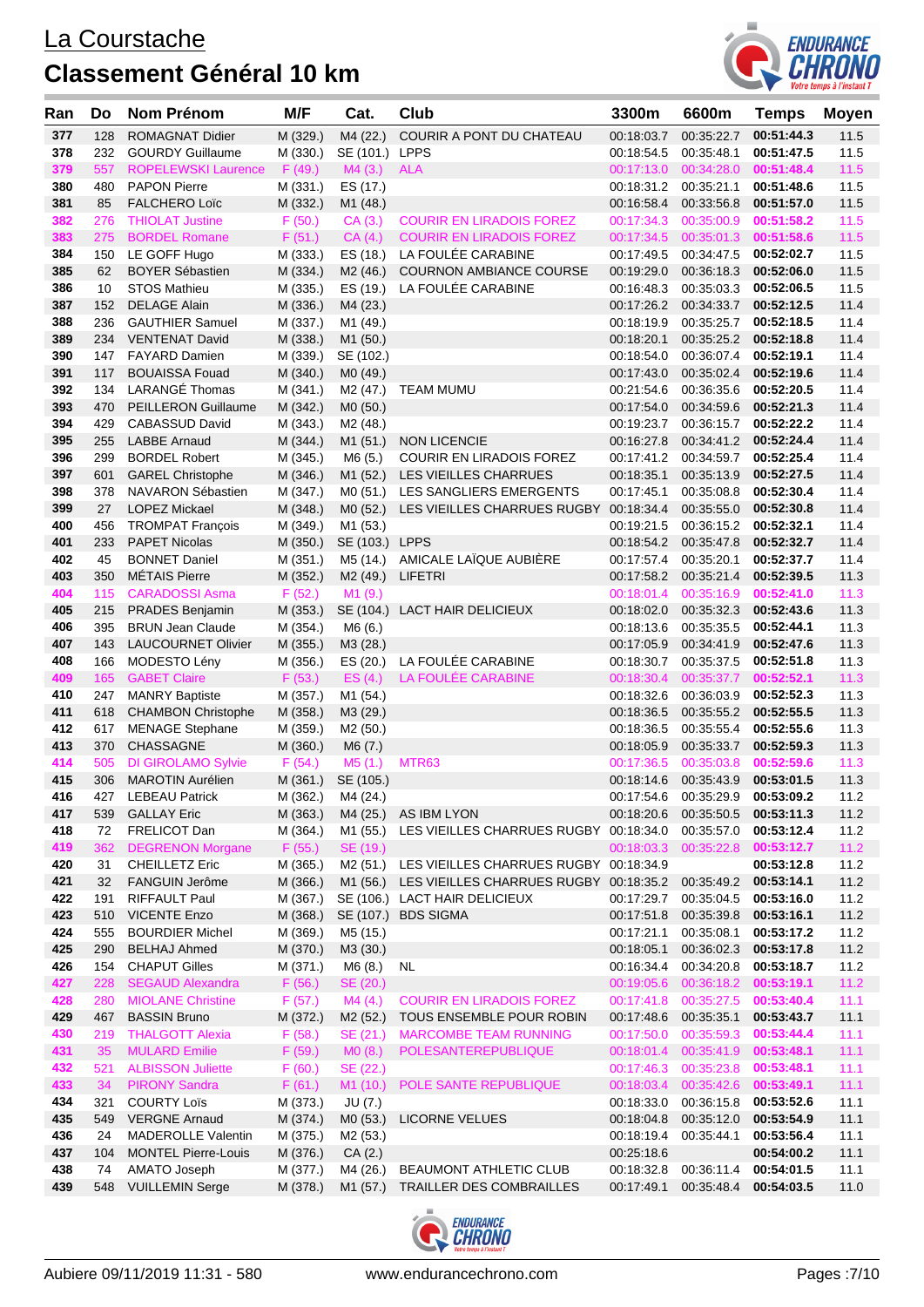

| Ran        | Do         | Nom Prénom                                         | M/F                  | Cat.                 | Club                             | 3300m                    | 6600m                              | <b>Temps</b>             | Moyen        |
|------------|------------|----------------------------------------------------|----------------------|----------------------|----------------------------------|--------------------------|------------------------------------|--------------------------|--------------|
| 440        | 342        | LE GLOANEC                                         | M (379.)             | M2 (54.)             | LES TACHUS DE LA ROCHE           | 00:18:03.9               | 00:35:41.4                         | 00:54:09.8               | 11.0         |
| 441        | 188        | <b>MONFORT Lisa-Jane</b>                           | F(62.)               |                      | SE (23.) ACCENTURE               | 00:18:04.3               | 00:36:04.7                         | 00:54:11.7               | 11.0         |
| 442        | 6          | <b>CHATAGNIER Laurent</b>                          | M (380.)             | M0 (54.)             |                                  | 00:18:32.7               | 00:36:18.9                         | 00:54:12.5               | 11.0         |
| 443        | 422        | PENAUD François                                    | M (381.)             | M4 (27.)             | AMICALE LAÏQUE AUBIÈRE           | 00:18:47.4               | 00:36:32.5                         | 00:54:13.7               | 11.0         |
| 444        | 421        | <b>PENAUD Mireille</b>                             | F(63.)               | M4 (5.)              | <b>AMICALE LAIQUE AUBIERE</b>    | 00:18:52.6               | 00:36:33.0                         | 00:54:14.1               | 11.0         |
| 445        | 374        | SIEPIELSKI Bastien                                 | M (382.)             | M1 (58.)             | LES TACHUS DE LA ROCHE           | 00:18:05.8               | 00:35:56.9                         | 00:54:15.8               | 11.0         |
| 446        | 551        | <b>SAOUCHI Meriem</b>                              | F(64.)               | M3(3.)               | <b>BAC 63</b>                    | 00:18:33.7               |                                    | 00:36:12.6 00:54:15.9    | 11.0         |
| 447        | 398        | <b>PINET Claude</b>                                | M (383.)             | M5 (16.)             |                                  | 00:17:26.9               | 00:35:28.8                         | 00:54:17.6               | 11.0         |
| 448        | 179        | <b>MONNOT Gisèle</b>                               | M (384.)             | M1 (59.)             |                                  | 00:18:27.5               | 00:36:16.8                         | 00:54:21.3               | 11.0         |
| 449        | 229        | <b>MEILHEURET Sylvain</b>                          | M (385.)             | M0 (55.)             |                                  |                          |                                    | 00:54:26.9               | 11.0         |
| 450        | 604        | PERARD Julien                                      | M (386.)             | SE (108.)            |                                  | 00:17:14.0               | 00:35:18.8                         | 00:54:31.3               | 11.0         |
| 451        | 186        | MAGNY-GARCIA Thomas M (387.)                       |                      |                      | SE (109.) ACCENTURE              | 00:18:04.3               | 00:36:13.8                         | 00:54:32.3               | 11.0         |
| 452        | 109        | <b>CRANTELLE Roger</b>                             | M (388.)             | M6 (9.)              |                                  | 00:17:58.7               | 00:36:08.2 00:54:38.0              |                          | 10.9         |
| 453        | 522        | <b>BALBINE Romane</b>                              | F(65.)               | ES (5.)              |                                  | 00:19:37.9               | 00:37:16.5 00:54:51.7              |                          | 10.9         |
| 454        | 148        | <b>BECKER Antoine</b>                              | M (389.)             | M1 (60.)             |                                  | 00:19:06.8               | 00:37:23.2                         | 00:55:00.2               | 10.9         |
| 455        | 80         | MAGNY GARCIA Thomas M (390.)                       |                      |                      | SE (110.) ACCENTURE              |                          |                                    | 00:55:03.5               | 10.8         |
| 456        | 550        | <b>TOURAILLE Pascale</b>                           | F(66.)               | M6(1.)               | <b>ASPTT CLERMONT ATHLETISME</b> | 00:18:43.4               | 00:36:52.7                         | 00:55:03.7<br>00:55:15.5 | 10.8         |
| 457<br>458 | 570<br>569 | <b>LONJON Christophe</b><br><b>LONJON Philippe</b> | M (391.)             | M0 (56.)             |                                  | 00:18:26.3<br>00:18:26.7 | 00:36:10.5<br>00:36:11.1           | 00:55:16.4               | 10.8<br>10.8 |
| 459        | 360        | <b>ADAM Lucie</b>                                  | M (392.)             | M0 (57.)             | M1 (11.) TATA LULU               | 00:18:43.8               |                                    | 00:37:10.0 00:55:21.8    | 10.8         |
| 460        | 386        | <b>DI TOMMASO Anna</b>                             | F(67.)<br>F(68.)     | M3(4.)               |                                  | 00:17:45.2               | 00:36:38.3                         | 00:55:30.6               | 10.8         |
| 461        | 53         | <b>BERNARD Virginie</b>                            | F(69.)               | SE (24.) 63032       |                                  |                          | 00:18:56.0 00:37:08.0 00:55:30.7   |                          | 10.8         |
| 462        | 397        | <b>COUSY Olivier</b>                               | M (393.)             | M2 (55.)             | BEAUMONT ATHLETIC CLUB           | 00:18:56.4               | 00:37:08.7 00:55:31.5              |                          | 10.8         |
| 463        | 185        | <b>CHARLES Natalie</b>                             | F(70.)               |                      | M0 (9.) ACCENTURE                |                          | 00:18:04.6  00:36:09.9  00:55:32.4 |                          | 10.8         |
| 464        | 461        | <b>GOMINARD Cyrille</b>                            | M (394.)             | M2 (56.)             |                                  |                          | 00:19:03.2 00:37:11.6 00:55:39.0   |                          | 10.7         |
| 465        | 595        | DARBEAUD Lukas                                     | M (395.)             | SE (111.)            |                                  | 00:17:29.8               | 00:36:58.6                         | 00:55:39.6               | 10.7         |
| 466        | 42         | <b>HOAREAU Philippe</b>                            | M (396.)             |                      | M4 (28.) AMICALE LAÏQUE AUBIÈRE  | 00:19:53.6               | 00:38:30.0                         | 00:55:45.2               | 10.7         |
| 467        | 394        | <b>DELABRE Coralie</b>                             | F(71.)               | SE (25.)             |                                  | 00:19:22.3               | 00:38:00.1                         | 00:55:46.8               | 10.7         |
| 468        | 560        | <b>BOUSSAGEON Mathieu</b>                          | M (397.)             | SE (112.)            |                                  | 00:19:22.3               | 00:37:59.9                         | 00:55:47.0               | 10.7         |
| 469        | 590        | <b>REF Sebastien</b>                               | M (398.)             | M1 (61.)             |                                  | 00:19:02.1               | 00:37:26.5                         | 00:55:50.6               | 10.7         |
| 470        | 222        | DE FREITAS Pascal                                  | M (399.)             | M1 (62.)             |                                  | 00:19:36.3               |                                    | 00:38:03.4 00:55:53.6    | 10.7         |
| 471        | 547        | DENEUVILLE-CONSTAN F (72.)                         |                      |                      | M0 (10.) RC VICHY                | 00:18:50.5               |                                    | 00:37:05.9 00:55:59.2    | 10.7         |
| 472        | 616        | MALAVAL Christian                                  | M (400.)             | M4 (29.)             |                                  | 00:18:09.1               |                                    | 00:36:33.4 00:55:59.6    | 10.7         |
| 473        | 407        | <b>VALENTE Alexandre</b>                           | M (401.)             | SE (113.) LPPS       |                                  | 00:19:23.4               | 00:37:44.8                         | 00:55:59.8               | 10.7         |
| 474        | 460        | VERDIER Frédéric                                   | M (402.)             | M <sub>2</sub> (57.) |                                  | 00:19:24.4               | 00:38:09.5                         | 00:55:59.9               | 10.7         |
| 475        | 38         | NIEMIR-DEVEAU Natalia                              | F(73.)               |                      | M0 (11.) IKIBOX FRANCE           |                          | 00:18:00.6  00:36:44.6  00:56:06.6 |                          | 10.6         |
| 476        | 463        | <b>NONY Karine</b>                                 | F(74.)               | M2(7.)               |                                  | 00:19:16.0               | 00:37:26.9                         | 00:56:12.4               | 10.6         |
| 477        | 307        | <b>VIDAL Blandine</b>                              | F(75.)               | M3 (5.)              | <b>BEAUMONT ATHLETIC CLUB</b>    |                          | 00:18:56.0  00:37:21.2  00:56:12.7 |                          | 10.6         |
| 478        | 346        | <b>NOURRIGAT Patricia</b>                          | F(76.)               | M4(6.)               |                                  | 00:19:32.6               | 00:38:10.7                         | 00:56:13.5               | 10.6         |
| 479        | 112        | <b>REIGNAT Jerome</b>                              | M (403.)             | M4 (30.)             |                                  | 00:19:54.0               | 00:39:04.4                         | 00:56:15.0               | 10.6         |
| 480        | 195        | <b>LONGT Stéphane</b>                              | M (404.)             | M3 (31.)             |                                  | 00:19:26.8               | 00:38:06.1                         | 00:56:21.0               | 10.6         |
| 481        | 145        | <b>JEANNIN Loïse</b>                               | F(77.)               | MO (12.)             | <b>BEAUMONT ATHLETIC CLUB</b>    | 00:19:32.1               | 00:37:43.4                         | 00:56:21.8               | 10.6         |
| 482        | 235        | <b>CHASTAING Pierre</b>                            | M (405.)             |                      | SE (114.) LACT HAIR DELICIEUX    | 00:18:54.0               | 00:37:43.7                         | 00:56:34.1               | 10.6         |
| 483        | 372        | <b>DIEF Sylvie</b>                                 | F(78.)               | M5(2.)               | <b>BAC BEAUMONT</b>              | 00:19:12.6               | 00:37:47.7                         | 00:56:34.3               | 10.6         |
| 484        | 190        | <b>GARCIA Aurélien</b>                             | M (406.)             |                      | SE (115.) LACT HAIR DELICIEUX    | 00:18:55.9               | 00:37:45.7                         | 00:56:35.9               | 10.6         |
| 485        | 44         | <b>BARBARA Francis</b>                             | M (407.)             | M5 (17.)<br>M1 (63.) | AMICALE LAÏQUE AUBIÈRE           | 00:20:03.2               | 00:38:30.9                         | 00:56:45.3<br>00:56:46.6 | 10.5         |
| 486<br>487 | 591<br>189 | <b>MULLER Richard</b><br><b>ROUDEIX Etienne</b>    | M (408.)<br>M (409.) |                      | SE (116.) DOMRAIDER              | 00:19:02.7<br>00:17:42.3 | 00:37:31.1<br>00:36:53.6           | 00:56:52.6               | 10.5<br>10.5 |
| 488        | 305        | <b>BONY Carole</b>                                 | F(79.)               | SE (26.)             | FIT TRAINING 63                  | 00:19:29.2               | 00:38:05.0                         | 00:56:56.7               | 10.5         |
| 489        | 568        | <b>LACROIX Jerome</b>                              | M (410.)             | M0 (58.)             |                                  | 00:18:15.9               | 00:36:40.2                         | 00:56:58.4               | 10.5         |
| 490        | 252        | <b>LAGENTE Frederic</b>                            | M (411.)             | M2 (58.)             |                                  | 00:18:40.2               | 00:37:43.5                         | 00:56:58.4               | 10.5         |
| 491        | 245        | <b>SCHMIZ Karine</b>                               | F(80.)               | M2(8.)               |                                  | 00:18:49.5               |                                    | 00:37:44.9 00:57:11.3    | 10.4         |
| 492        | 469        | <b>DUQUENOY</b>                                    | F(81.)               | M5(3.)               | <b>BEAUMONT ATHLETIC CLUB</b>    | 00:19:12.3               | 00:38:03.3                         | 00:57:15.8               | 10.4         |
| 493        | 49         | <b>FAURE Hélène</b>                                | F(82.)               | M5(4.)               | AMICALE LAÏQUE AUBIÈRE           | 00:19:53.6               | 00:38:32.6                         | 00:57:17.6               | 10.4         |
| 494        | 475        | <b>MARCHAND Léa</b>                                | F(83.)               | SE (27.)             | <b>L'APPART FITNESS COURNON</b>  | 00:18:19.6               | 00:37:11.7                         | 00:57:27.0               | 10.4         |
| 495        | 7          | <b>DUBOISSET Jacques</b>                           | M (412.)             | MO (59.)             |                                  | 00:18:33.1               | 00:37:06.1                         | 00:57:29.8               | 10.4         |
| 496        | 580        | <b>FARINET Francois</b>                            | M (413.)             | SE (117.)            |                                  | 00:19:19.6               | 00:38:37.3                         | 00:57:45.0               | 10.3         |
| 497        | 523        | <b>TRASSOUDAINE Eva</b>                            | F(84.)               | SE (28.)             |                                  | 00:19:54.9               | 00:38:54.4 00:57:45.8              |                          | 10.3         |
| 498        | 187        | <b>GOURCY Claire</b>                               | F(85.)               |                      | M0 (13.) ACCENTURE               | 00:19:20.6               | 00:38:38.3                         | 00:57:45.9               | 10.3         |
| 499        | 124        | <b>OLMO Aurélie</b>                                | F(86.)               | M1 (12.)             |                                  | 00:19:37.3               | 00:38:33.4                         | 00:57:50.6               | 10.3         |
| 500        | 125        | <b>THOMAS Angelique</b>                            | F(87.)               | M <sub>1</sub> (13.) |                                  | 00:19:38.0               | 00:38:33.6                         | 00:57:50.7               | 10.3         |
| 501        | 204        | <b>MALMEZAT Isabelle</b>                           | F(88.)               | M3(6.)               |                                  | 00:20:17.9               | 00:39:25.4                         | 00:57:57.3               | 10.3         |
| 502        | 251        | <b>LAGENTE Marion</b>                              | F(89.)               | CA (5.)              |                                  |                          | 00:19:30.6 00:39:34.3              | 00:58:08.9               | 10.3         |
|            |            |                                                    |                      |                      |                                  |                          |                                    |                          |              |

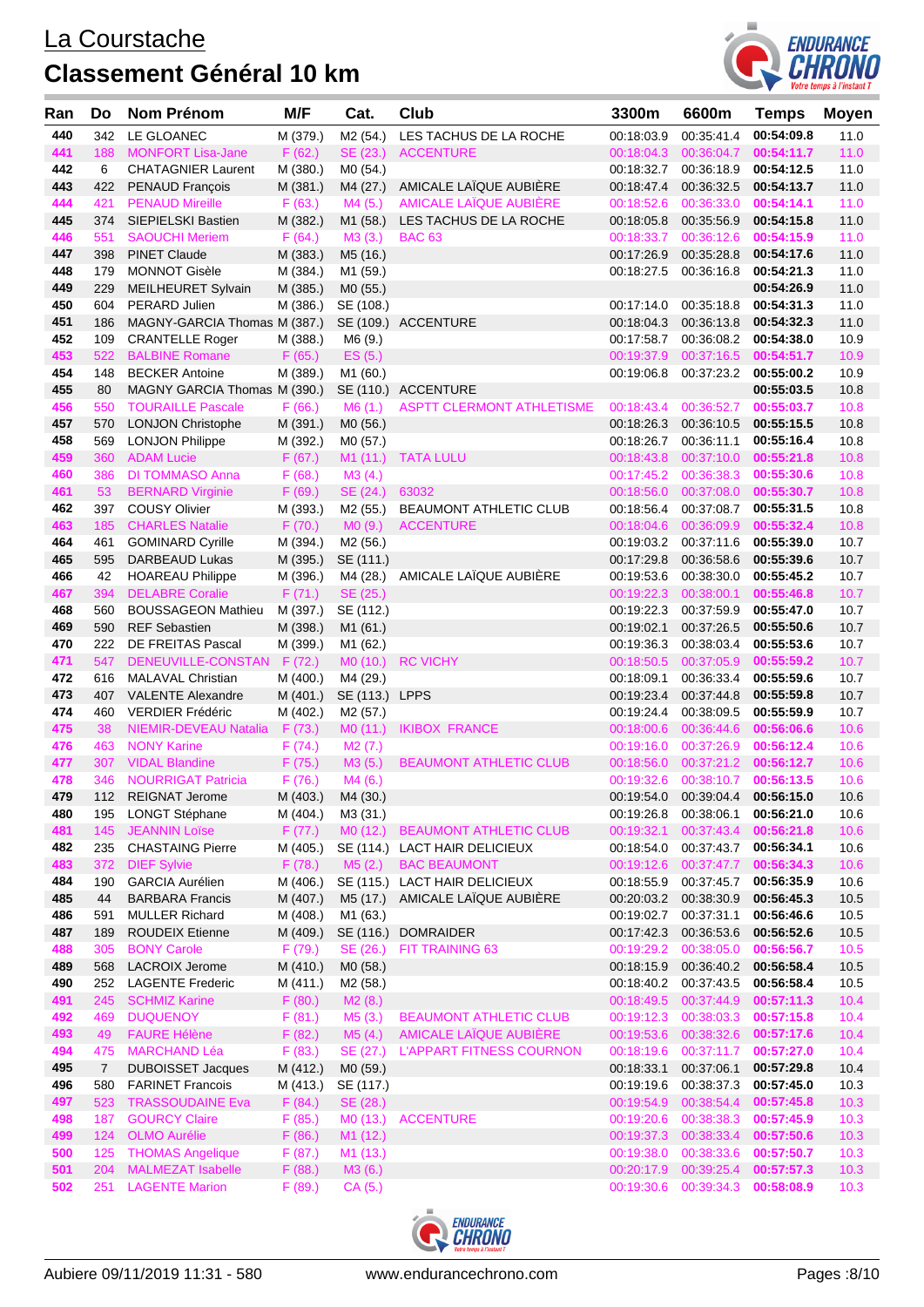

| Ran        | Do             | <b>Nom Prénom</b>                                   | M/F                | Cat.                             | Club                                   | 3300m      | 6600m                                                                  | <b>Temps</b>             | <b>Moyen</b> |
|------------|----------------|-----------------------------------------------------|--------------------|----------------------------------|----------------------------------------|------------|------------------------------------------------------------------------|--------------------------|--------------|
| 503        | 286            | <b>BOUCHEIX Patrick</b>                             | M (414.)           | M5 (18.)                         | BEAUMONT ATHLETIC CLUB                 | 00:19:57.7 | 00:39:02.4                                                             | 00:58:12.8               | 10.3         |
| 504        | $\overline{2}$ | <b>VIVET Clémentine</b>                             | F(90.)             | SE (29.)                         | LA FOULEE CARABINE                     | 00:19:30.4 | 00:38:52.7                                                             | 00:58:13.8               | 10.3         |
| 505        | 177            | <b>BRUNET Axelle</b>                                | M (415.)           | JU(8.)                           | <b>SA THIERS</b>                       |            | 00:20:10.7 00:39:10.4                                                  | 00:58:15.6               | 10.2         |
| 506        | 206            | <b>LEFORT Alexia</b>                                | F(91.)             | SE (30.)                         |                                        | 00:19:21.2 | 00:38:48.9                                                             | 00:58:28.8               | 10.2         |
| 507        | 161            | CONFESSON Annabelle F (92.)                         |                    | SE (31.)                         |                                        |            | 00:19:13.6 00:38:44.6 00:58:29.6                                       |                          | 10.2         |
| 508        | 400            | JAGUENEAU Alain                                     | M (416.)           | M3 (32.)                         |                                        | 00:18:56.4 | 00:38:22.0                                                             | 00:58:32.8               | 10.2         |
| 509        | 239            | <b>LECHAT Pierre</b>                                | M (417.)           | SE (118.)                        |                                        |            | 00:19:36.6 00:39:30.8 00:58:38.5                                       |                          | 10.2         |
| 510        | 138            | <b>PYPEC Maxime</b>                                 | M (418.)           |                                  | SE (119.) TEAM ANALGESIA               |            | 00:19:36.0 00:39:16.6                                                  | 00:58:38.6               | 10.2         |
| 511        | 409            | <b>VALDIVIA CANO Pascal</b>                         | M (419.)           | M3 (33.)                         |                                        |            | 00:19:47.4 00:39:01.9                                                  | 00:58:49.6               | 10.1         |
| 512        | 345            | <b>KHOSROW Shevba</b>                               | F (93.)            | M1 (14.)                         |                                        | 00:19:54.1 | 00:39:04.2                                                             | 00:58:54.6               | 10.1         |
| 513        | 56             | SAUVADET Brandon                                    | M (420.)           | SE (120.)                        |                                        |            | 00:20:14.5 00:40:37.1                                                  | 00:58:55.3               | 10.1         |
| 514        | 619            | LEVEAU Jean Francois                                | M (421.)           | M3 (34.)                         |                                        | 00:19:37.5 |                                                                        | 00:39:11.7 00:58:55.5    | 10.1         |
| 515<br>516 | 478            | JOUBERT Christophe                                  | M (422.)           | M1 (64.)                         | SDS 63                                 | 00:19:42.1 | 00:39:13.5                                                             | 00:58:56.6<br>00:58:58.5 | 10.1         |
| 517        | 97<br>202      | <b>MURA Sandrine</b><br><b>DEMAY Séverine</b>       | F(94.)             | M3(7.)<br>MO(14.)                | <b>DOMRAIDER</b>                       |            | 00:20:19.9 00:39:48.4<br>00:19:43.7  00:39:15.3  00:58:58.8            |                          | 10.1<br>10.1 |
| 518        | 201            | <b>GAVALDA Lauren</b>                               | F(95.)<br>F (96.)  | SE (32.)                         | <b>DOMRAIDER</b>                       |            | 00:19:41.1  00:39:15.2  00:58:59.1                                     |                          | 10.1         |
| 519        | 309            | MALZIEU Benjamin                                    | M (423.)           | MO (60.)                         |                                        | 00:19:42.0 | 00:39:16.8 00:59:00.3                                                  |                          | 10.1         |
| 520        | 446            | <b>PASCAL Audrey</b>                                | F(97.)             | M1 (15.)                         |                                        | 00:19:56.3 | 00:39:51.6                                                             | 00:59:02.5               | 10.1         |
| 521        | 71             | <b>QUASTANA Elodie</b>                              | F(98.)             | SE (33.)                         |                                        |            | 00:19:57.3  00:39:21.9  00:59:03.0                                     |                          | 10.1         |
| 522        | 447            | <b>LAURENT Denis</b>                                | M (424.)           | M4 (31.)                         |                                        | 00:19:56.0 | 00:39:49.9                                                             | 00:59:03.7               | 10.1         |
| 523        | 354            | <b>DEFFONTIS Hervé</b>                              | M (425.)           | M3 (35.)                         | <b>BAC 63</b>                          |            | 00:20:11.3 00:39:45.3 00:59:30.8                                       |                          | 10.0         |
| 524        | 329            | <b>DAMIENS Aurore</b>                               | F(99.)             | SE (34.)                         |                                        |            | 00:20:12.7 00:39:47.1                                                  | 00:59:31.3               | 10.0         |
| 525        | 328            | <b>DAMIENS Patricia</b>                             | F(100.)            | M3(8.)                           |                                        |            | 00:20:12.3 00:39:46.8                                                  | 00:59:31.7               | 10.0         |
| 526        |                | 540 ROUZIER Etienne                                 | M (426.)           | M1 (65.) CGI                     |                                        |            | 00:19:14.6 00:38:42.9                                                  | 00:59:31.9               | 10.0         |
| 527        | 156            | <b>ALVES Alda</b>                                   | F(101.)            | M1 (16.)                         |                                        |            | 00:20:34.0  00:40:20.6                                                 | 00:59:49.4               | 10.0         |
| 528        | 279            | <b>DEBITON Patricia</b>                             | F(102.)            | M3 (9.)                          | <b>COURIR EN LIRADOIS FOREZ</b>        |            | 00:20:11.3 00:39:48.2                                                  | 01:00:03.4               | 9.9          |
| 529        |                | 14 MANDELLI Marine                                  | F(103.)            | SE (35.)                         |                                        |            | 00:20:11.9 00:40:24.6 01:00:20.8                                       |                          | 9.9          |
| 530        | 452            | <b>MORENO Antonia</b>                               | F(104.)            | M3 (10.)                         |                                        | 00:19:56.0 | 00:39:53.8                                                             | 01:00:20.8               | 9.9          |
| 531        | 410            | <b>BRUN Florent</b>                                 | M (427.)           |                                  | ES (21.) LA FOULÉE CARABINE            |            | 00:18:50.3 00:39:40.0 01:00:22.8                                       |                          | 9.9          |
| 532        | 157            | <b>MURER Nicolas</b>                                | M (428.)           | ES (22.)                         | LA FOULÉE CARABINE                     | 00:18:51.1 | 00:39:40.8                                                             | 01:00:23.8               | 9.9          |
| 533        | 312            | <b>BOURDUT Jessica</b>                              | F(105.)            | MO (15.)                         |                                        |            | 00:19:30.4  00:39:37.4  01:00:35.8                                     |                          | 9.9          |
| 534        |                | 562 AMJOD Leila                                     | F(106.)            | M2 (9.)                          |                                        |            | 00:20:13.5 00:40:25.7                                                  | 01:01:02.8               | 9.8          |
| 535        | 61             | <b>NAILLE Céline</b>                                | F(107.)            | MO (16.)                         |                                        |            | 00:20:25.5 00:40:19.4 01:01:03.2                                       |                          | 9.8          |
| 536        | 517            | <b>GILBERT Juliette</b>                             | F(108.)            | ES(6.)                           |                                        |            | 00:19:27.8 00:39:38.7 01:01:03.6                                       |                          | 9.8          |
| 537        | 142            | <b>MATHIEU Nadine</b>                               | F(109.)            | M4(7.)                           |                                        |            | 00:19:47.5  00:39:57.8  01:01:12.9                                     |                          | 9.8          |
| 538<br>539 | 51             | <b>FAURIE Coline</b>                                | F(110.)            | ES(7.)                           |                                        |            | 00:21:04.3  00:40:57.8  01:01:18.0                                     |                          | 9.7          |
| 540        | 609            | <b>NIZET Maxime</b><br>136 SABLAYROLLES Alain       | M (430.) M7 (1.)   |                                  | M (429.) SE (121.) LACT HAIR DELICIEUX |            | 00:18:55.6 00:39:26.2 01:01:19.6<br>00:20:42.7 00:41:26.7 01:01:38.6   |                          | 9.7<br>9.7   |
| 541        | 200            | <b>GUINOT Romain</b>                                |                    | M (431.) SE (122.)               |                                        |            | 00:20:21.0 00:40:32.5 01:01:58.4                                       |                          | 9.6          |
| 542        | 153            | <b>QUAIRE Cecile</b>                                |                    | $F(111.)$ MO (17.)               |                                        |            | 00:20:21.1  00:40:33.0  01:01:58.5                                     |                          | 9.6          |
| 543        | 57             | SAUVADET GENILLIER F (112.)                         |                    | SE (36.)                         |                                        |            | 00:20:15.6 00:40:38.5 01:02:12.4                                       |                          | 9.6          |
| 544        | 46             | <b>BRASI Caroline</b>                               | F(113.)            | M4(8.)                           | AMICALE LAÏQUE AUBIÈRE                 |            | 00:20:40.9  00:41:16.5  01:02:27.8                                     |                          | 9.6          |
| 545        | 43             | <b>BARBARA Mireille</b>                             | F(114.)            | M5 (5.)                          | AMICALE LAÏQUE AUBIÈRE                 |            | 00:20:41.6 00:41:18.8 01:02:28.5                                       |                          | 9.6          |
| 546        | 169            | JARDILLIER Joël                                     | M (432.)           | M3 (36.)                         |                                        |            | 00:21:20.9 00:41:51.7 01:02:31.5                                       |                          | 9.5          |
| 547        | 129            | <b>CAPALA Jennifer</b>                              | F(115.)            | MO (18.)                         |                                        |            | 00:21:21.4   00:41:51.7   01:02:32.1                                   |                          | 9.5          |
| 548        | 241            | <b>VILACA Chris</b>                                 | F(116.)            |                                  | M3 (11.) TOUS POUR ROBIN               |            | 00:21:31.5  00:41:50.3  01:02:32.4                                     |                          | 9.5          |
| 549        |                | 171 MASCLE Julie                                    | F(117.)            |                                  | SE (37.) LA FOULÉE CARABINE            |            | 00:19:50.7  00:40:44.7  01:02:36.0                                     |                          | 9.5          |
| 550        | 525            | <b>TOUZET Frédéric</b>                              | M (433.)           | M3 (37.)                         | PLAUZAT SPORT NAT                      |            | 00:21:21.7 00:42:24.2 01:02:45.9                                       |                          | 9.5          |
| 551        | 556            | <b>MONTEILHET Delphine</b>                          | F(118.)            |                                  | M1 (17.) PLAUZAT SPORT NAT             |            | 00:21:36.9  00:42:25.7  01:02:46.2                                     |                          | 9.5          |
| 552        | 355            | <b>TOUZET Corinne</b>                               | F(119.)            |                                  | M3 (12.) PLAUZAT SPORT NAT             | 00:21:36.8 | 00:42:25.9                                                             | 01:02:46.2               | 9.5          |
| 553        | 483            | <b>LACOMBE Valerie</b>                              | F(120.)            | M3 (13.) PSN                     |                                        |            | 00:21:35.4   00:42:16.1                                                | 01:02:46.5               | 9.5          |
| 554        | 424            | <b>DELAURENT Jacky</b>                              | M (434.)           | M5 (19.)                         |                                        |            | 00:20:21.0 00:42:16.0 01:02:52.3                                       |                          | 9.5          |
| 555        |                | 122 TORCHET-DIT-RENARD F (121.)                     |                    | SE (38.)                         |                                        |            | 00:20:24.9   00:41:22.9   01:02:57.1                                   |                          | 9.5          |
| 556        | 197            | CHANSEAUME Christian M (435.)                       |                    | M6 (10.)                         |                                        |            | 00:21:14.2 00:42:16.0 01:02:58.6                                       |                          | 9.5          |
| 557        | 196            | <b>BUSSIERE Emilie</b>                              | F(122.)            | M1 (18.)                         |                                        |            | 00:21:13.7  00:42:15.8  01:02:58.8                                     |                          | 9.5          |
| 558        | 242            | <b>BIOUGNE Therese</b>                              | F(123.)            | M4 (9.)                          | <b>TOUS POUR ROBIN</b>                 |            | 00:21:29.5  00:41:51.4                                                 | 01:03:05.5               | 9.5          |
| 559        | 340            | <b>HABRIAL Nathalie</b>                             | F(124.)            | MO (19.)                         |                                        |            | 00:21:13.2 00:42:13.6 01:03:26.3                                       |                          | 9.4          |
| 560<br>561 | 319            | <b>BONNABAUD Sylvie</b><br><b>BEURRIER Nathalie</b> | F(125.)            |                                  | M3 (14.) GYM CREUZIER                  |            | 00:21:29.3 00:42:22.3 01:03:28.4<br>00:21:30.1  00:42:22.9  01:03:42.7 |                          | 9.4          |
| 562        | 194<br>225     | <b>COMMEAU Maude</b>                                | F(126.)            | M <sub>2</sub> (10.)             |                                        |            | 00:21:30.2  00:42:33.1  01:03:44.1                                     |                          | 9.4<br>9.4   |
| 563        | 78             | <b>BRUNET Juliette</b>                              | F(127.)<br>F(128.) | M <sub>2</sub> (11.)<br>SE (39.) |                                        |            | 00:21:07.1  00:42:29.7  01:04:09.8                                     |                          | 9.3          |
| 564        | 380            | <b>DUPUIS Arnaud</b>                                | M (436.)           |                                  | SE (123.) LES SANGLIERS EMERGENTS      | 00:21:44.0 |                                                                        | 00:42:47.0  01:04:12.3   | 9.3          |
| 565        | 582            | <b>BLOT Kevin</b>                                   |                    | M (437.) SE (124.)               |                                        |            | 00:21:44.9 00:42:47.3 01:04:12.7                                       |                          | 9.3          |
|            |                |                                                     |                    |                                  |                                        |            |                                                                        |                          |              |